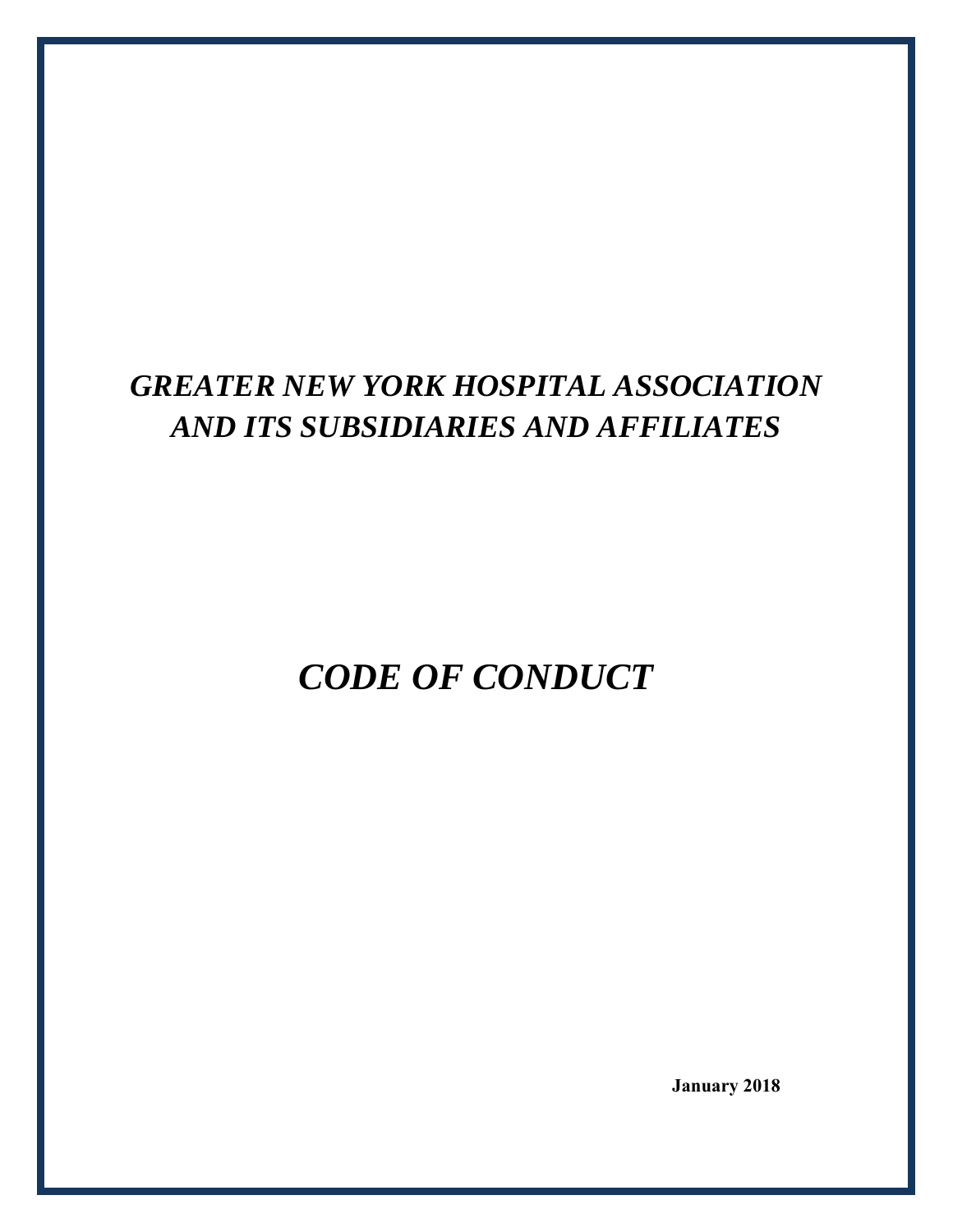## **Table of Contents**

| Purpose                                                                                                                    |
|----------------------------------------------------------------------------------------------------------------------------|
|                                                                                                                            |
| Provisions Applicable to All GNYHA Companies                                                                               |
|                                                                                                                            |
| Certain Terms Applicable to the Conduct of GNYHA's Executive Employees                                                     |
|                                                                                                                            |
| Gifts, Payments for Meals, and Entertainment by Health Care Entities and Other Parties with<br>Which GNYHA May Do Business |
|                                                                                                                            |
| Lawsuits and Other Proceedings                                                                                             |
|                                                                                                                            |
| Certain Disclosure by Board Members and Advisors                                                                           |
|                                                                                                                            |
| Certain Terms Applicable to the Conduct of GNYHA's Group Purchasing and Certain Other<br><b>Businesses</b>                 |
|                                                                                                                            |
| Certain Terms Regarding Businesses in Which GNYHA Provides Direct Services                                                 |
|                                                                                                                            |
| Annual Disclosure Form; Acknowledgement and Questionnaire                                                                  |
|                                                                                                                            |
| Procedure for Evaluating Conflicts of Interest                                                                             |
|                                                                                                                            |
| Oversight by Compliance Officer                                                                                            |
|                                                                                                                            |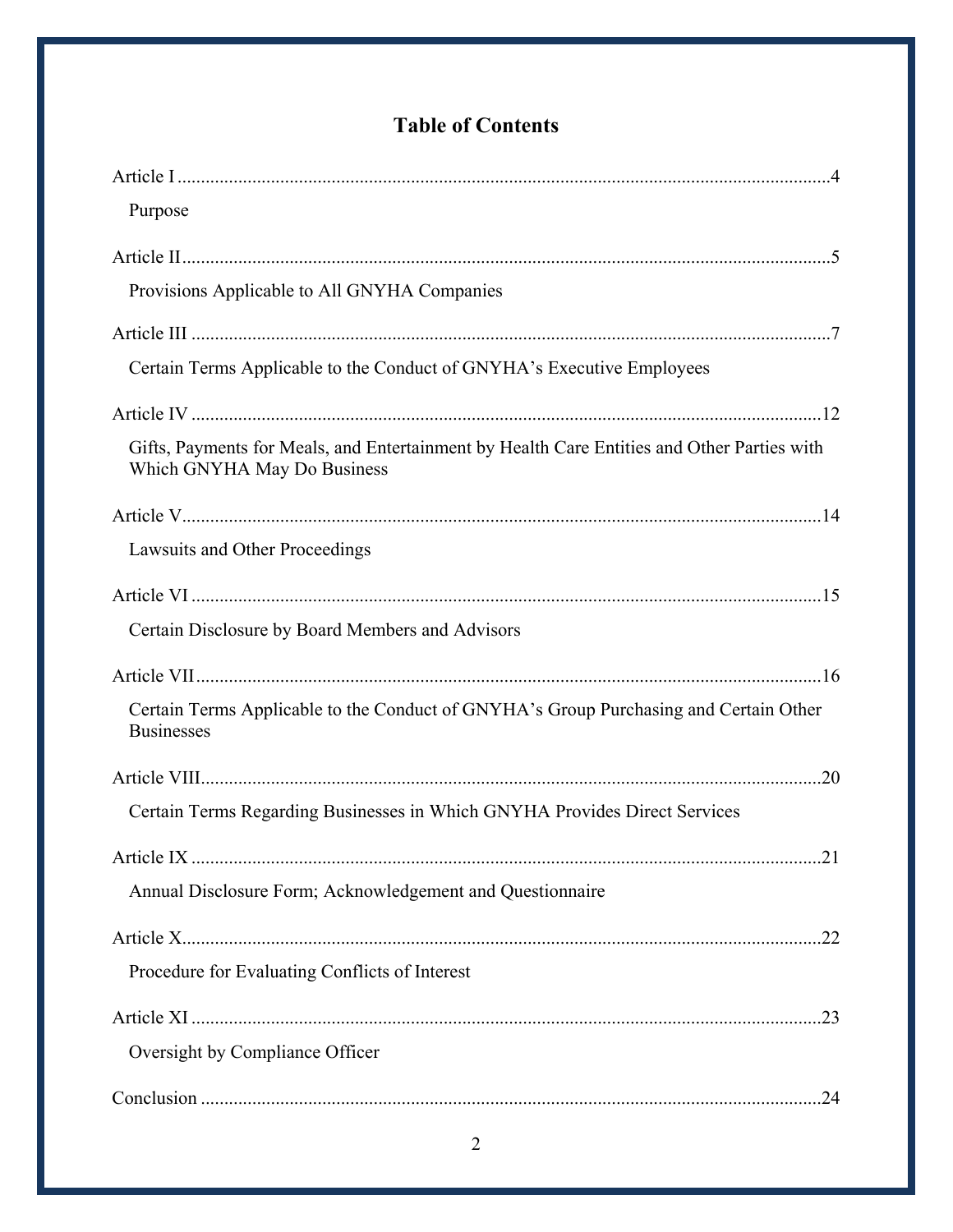| <b>Definitions</b> |  |
|--------------------|--|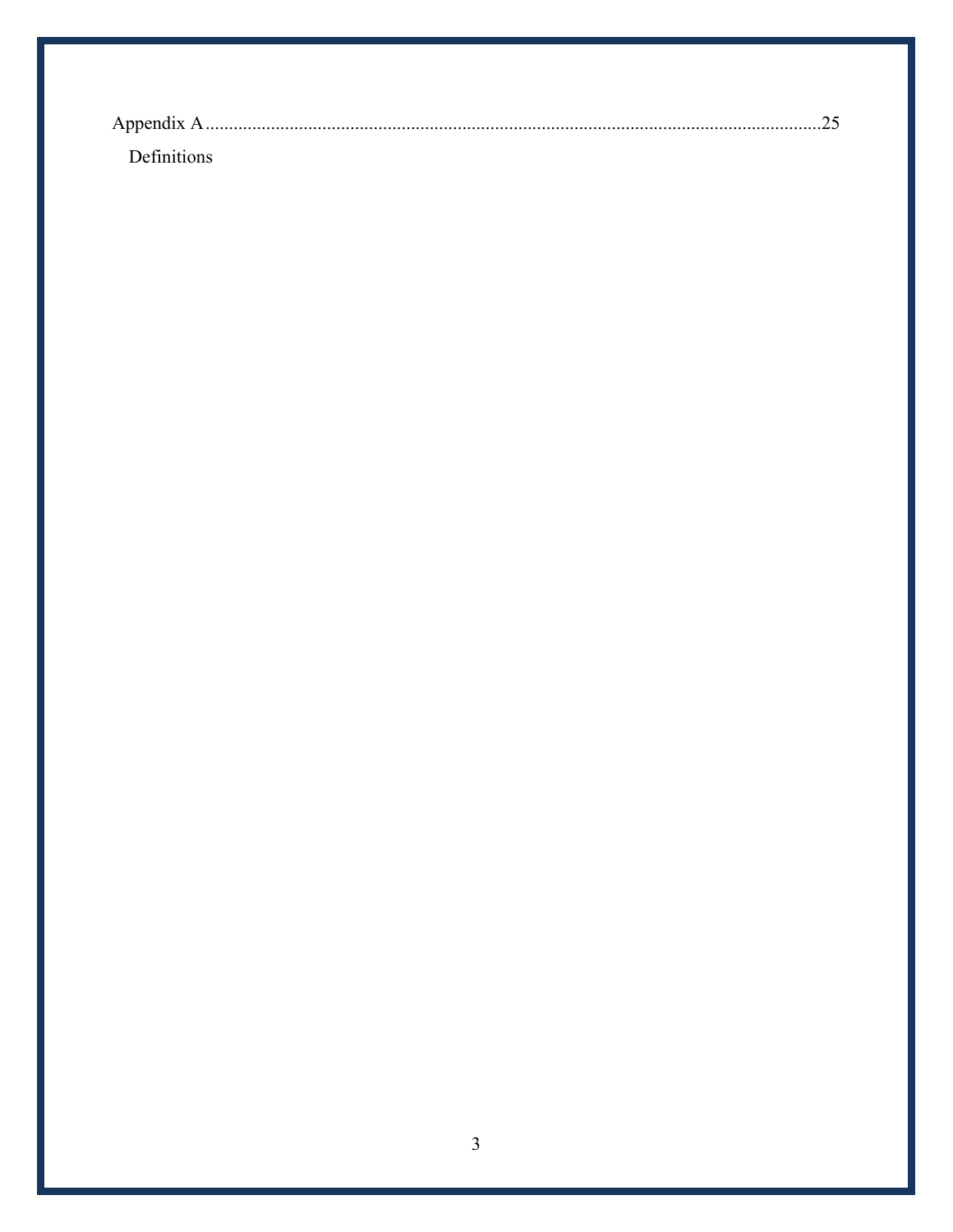#### **Article I**

#### **Purpose**

The purpose of this Code of Conduct and Conflict of Interest Policy ("**Code**") is to protect the interests of Greater New York Hospital Association, Inc. and its subsidiaries and affiliates (collectively, "**GNYHA**") as well as the interests of GNYHA members ("**GNYHA Members**"). This Code reflects and reconfirms the principles of existing GNYHA policies and codifies new provisions based on recent reports on "best practices" from a number of sources. It is intended to supplement but not replace any applicable Federal, state, and local laws governing conflicts of interest as well as other GNYHA policies and industry Codes of Conduct that have been adopted by GNYHA.

This Code, which also applies to Executive Employees of all GNYHA companies, sets forth the minimum standards required of them by GNYHA. GNYHA, of course, expects each person to whom this Code applies to use his or her best judgment and common sense in addressing all matters regarding conflicts of interest, professional conduct, and ethics. GNYHA will review this Code from time to time and update or amend it as necessary. Additionally, nothing in this Code will restrict GNYHA from taking appropriate action in any particular situation, even if it is not explicitly referenced in this Code.

There are a number of capitalized terms defined in this Code. For ease of reference, all such terms are defined at the end of this Code. Also, please note that in this Code the term "GNYHA" may refer to all GNYHA companies or one or more particular GNYHA companies, as the context of the relevant provision requires. If you have any questions about this Code, please contact the Compliance Officer.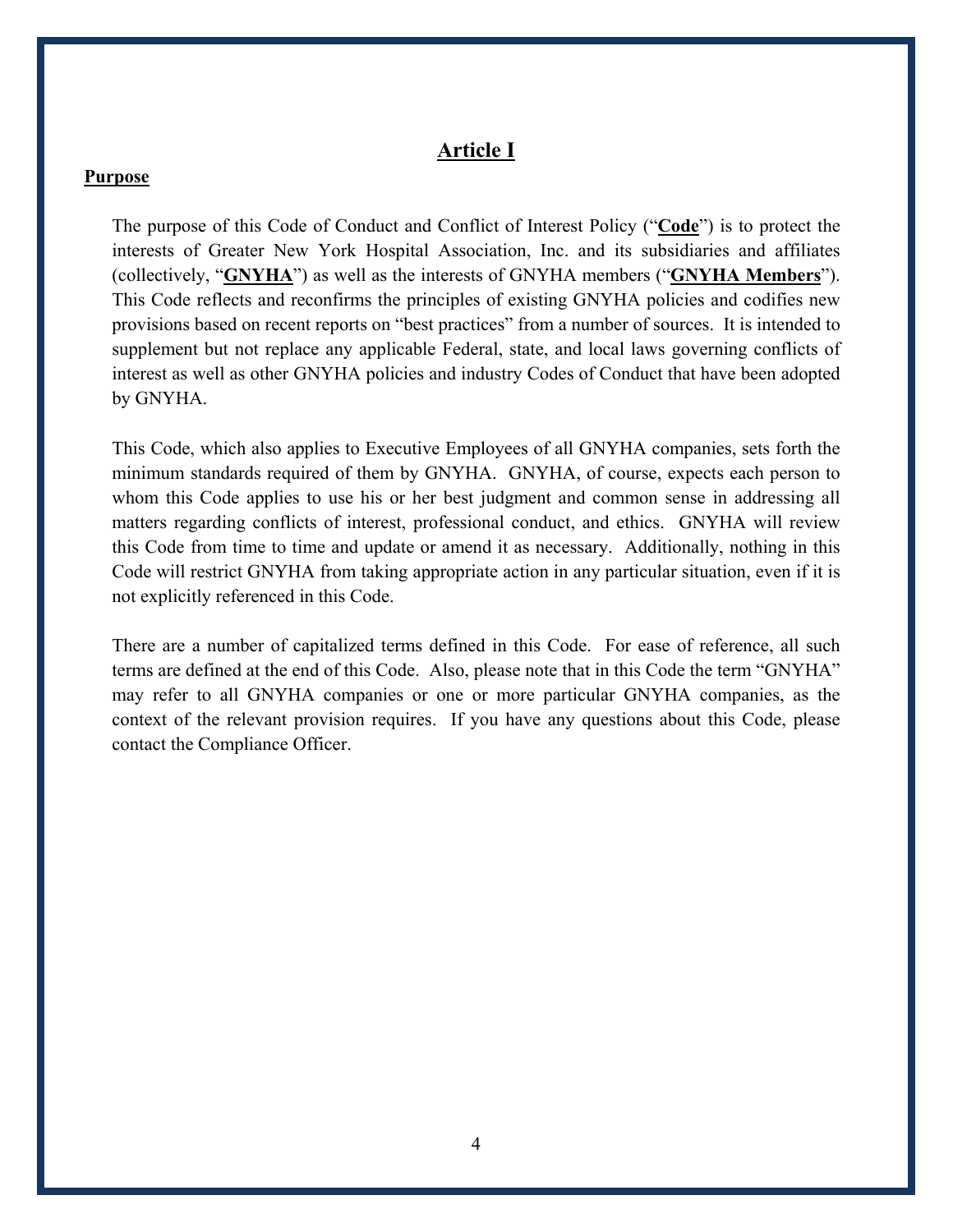## **Article II**

#### **Provisions Applicable to All GNYHA Companies**

- **1. No Equity Interest in Health Care Entities and Other Companies with Which GNYHA May Do Business.** GNYHA is not permitted to have an Equity Interest in (i) any Health Care Entity; (ii) any other party that does or seeks to do business with GNYHA; or (iii) any other entity that GNYHA knows to be a consultant or contractor of a GNYHA Member, unless the holding of such interest is approved by the Audit and Compliance Committee and the Board of Directors of the relevant GNYHA company based on their determination that GNYHA's ownership of such interest is consistent with the principles set forth in this Code and other relevant factors and is being undertaken to meet the needs of GNYHA Members or is otherwise in the best interest of GNYHA Members. The foregoing restriction will not preclude a GNYHA company from (i) holding an Equity Interest in any publicly traded company other than a Health Care Entity (e.g., a utility); (ii) holding an Equity Interest in any entity (including a Health Care Entity) if such interest is part of a blind trust or a publicly available mutual fund that is not controlled by any person affiliated with GNYHA; (iii) continuing to hold any Equity Interest in a publicly traded company that it owned prior to the date this Code first took effect with respect to such GNYHA company; or (iv) owning all or part of a company in which GNYHA directly provides services to GNYHA Members and other third parties (see Article VIII).
- **2. Sponsorship of GNYHA Programs by Health Care Entities and Other Third Parties.** No GNYHA company will accept any grants, fees, or other funds from any Health Care Entity or party that does or seeks to do business with GNYHA, for the sponsorship of GNYHA educational programs or other GNYHA programs or projects, unless the receipt of such funds is approved by the Audit and Compliance Committee and the Board of Directors of the relevant GNYHA company based on their determination that the acceptance of such funds is consistent with the principles set forth in this Code and other relevant factors and is being undertaken in the best interest of GNYHA Members. In making their assessment, the Board and the Audit and Compliance Committee should take into consideration the source of the funds; the intent of the potential grantor; identification of, and ability to address, potential conflicts of interest; and all other relevant circumstances.
- **3. Other Sources of Funds from Third Parties.** All funds from parties that do or seek to do business with GNYHA, other than fair market value payments to GNYHA for services rendered or goods provided by GNYHA to such parties or payments otherwise allowed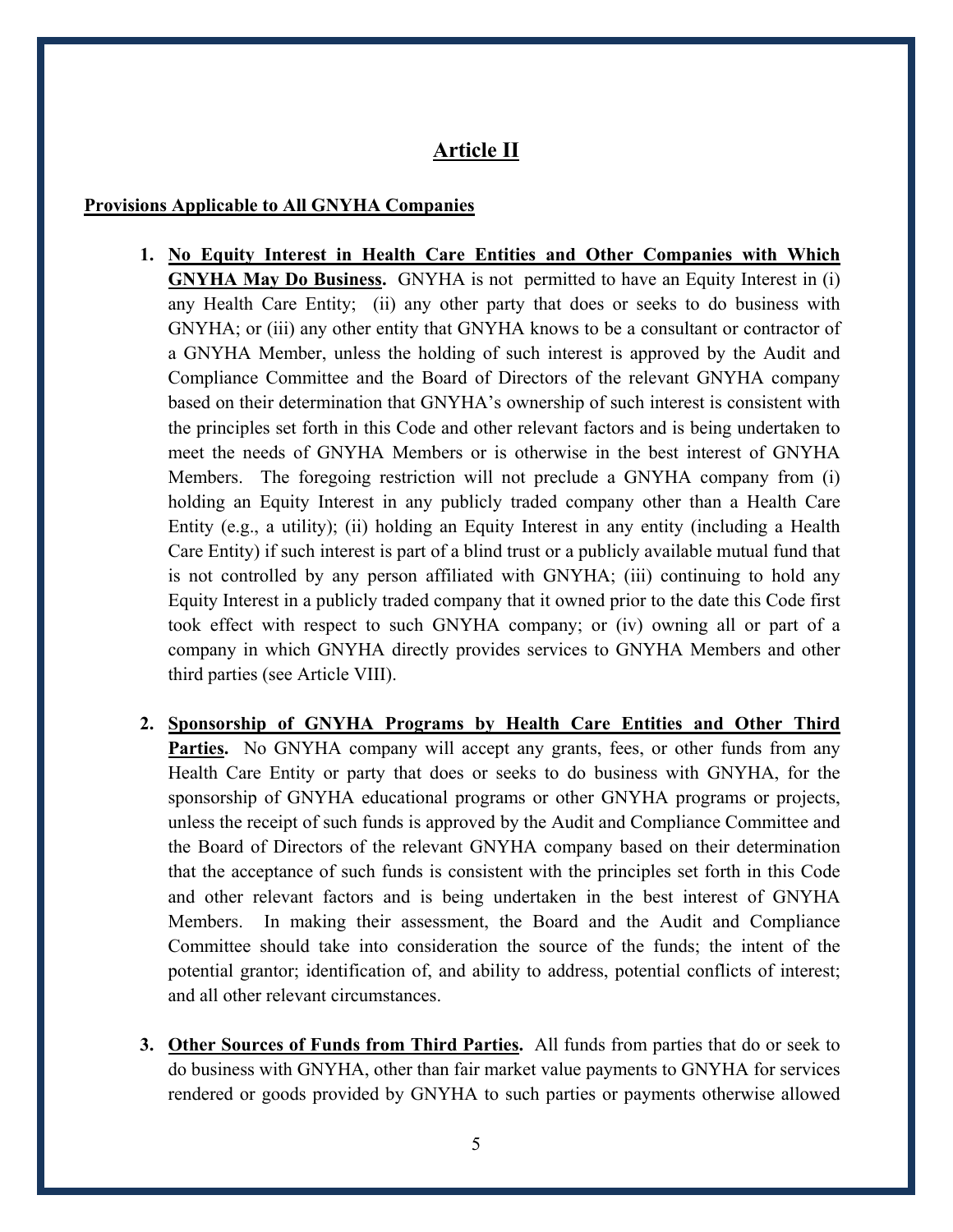by this Code, shall be reviewed by the Compliance Officer and the Audit and Compliance Committee prior to the commencement of such an arrangement and/or the receipt of such funds. GNYHA shall not accept such funds if in the reasonable judgment of the Compliance Officer and the Audit and Compliance Committee the receipt of such funds would create a conflict or the appearance of a conflict of interest.

- **4. Multiple Relationships with Third Parties.** Potential conflicts may arise when a company that GNYHA does business with for one purpose also has an ownership interest in, or contractual or other business relationship with, GNYHA for another purpose. Such situations shall be reviewed by the Compliance Officer prior to the commencement of the arrangement. In such cases, the terms of the relevant arrangements shall explicitly provide that they are completely independent of each other, and to the extent necessary, provide for termination or modification of any such arrangement independent of any other arrangement. Additionally, GNYHA shall review all such situations periodically, but no less than annually, with the Audit and Compliance Committee or any other appropriate committee of the Board of the relevant GNYHA company and disclose all such arrangements to Participants and/or GNYHA Members, as appropriate.
- **5. Conflicts Involving Companies that May Differentially Affect One or More GNYHA Members.** In reviewing business opportunities, GNYHA should be mindful of becoming engaged with companies that offer a product or service that is competitive with a health care product or service that is offered by one or more GNYHA Members. Prior to entering into such an arrangement, GNYHA shall review the arrangement with the Audit and Compliance Committee. Similarly, in reviewing business opportunities, GNYHA should be mindful of becoming involved with companies that are owned by or would otherwise benefit a subset of the GNYHA membership. Prior to entering into such arrangements, GNYHA shall review the arrangement with the Audit and Compliance Committee.
- **6. Responsibilities of Third Parties.** Relevant third parties to which this Code applies shall be notified about the principles contained in this Code and shall be expected to comply with the letter and spirit of this Code.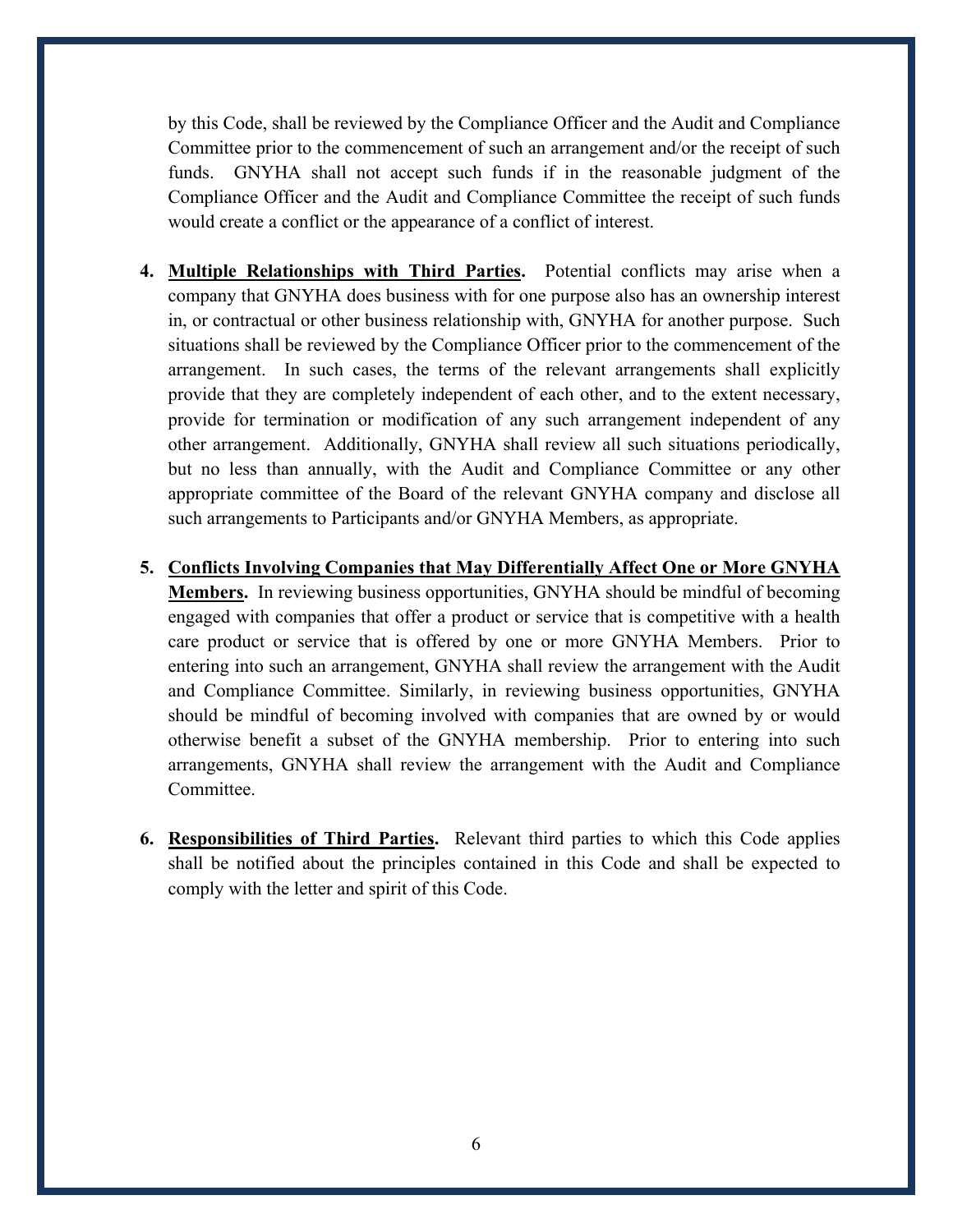## **Article III**

#### **Certain Terms Applicable to the Conduct of GNYHA's Executive Employees**

At all times when acting on behalf of GNYHA, all Executive Employees are expected to have undivided loyalty to GNYHA and to act in the interest of GNYHA, without favor or preference to any outside party based on possible direct or indirect personal gain. GNYHA requires absolute integrity from all of its Executive Employees and will not tolerate any conduct that falls short of that standard. GNYHA expects that no Executive Employee will knowingly place himself or herself in a position that would have the appearance of being, or could be construed to be, in conflict with the interests of GNYHA.

While it is impossible to specify all situations in which a conflict of interest might arise, there are a number of situations that may be impermissible under this Code or in which an Executive Employee must, at a minimum, disclose and seek guidance or approval from the relevant GNYHA officer, supervisor or manager. Most obviously, a conflict of interest may arise whenever an Executive Employee or a member of his or her Immediate Family has an existing or potential interest that may affect his or her independent judgment in the discharge of his/her responsibilities to GNYHA or derives benefit from an outside source in connection with the execution of his/her responsibilities at GNYHA.

The following lists examples of situations in which an Executive Employee may have a conflict of interest. We emphasize that in addition to these examples, each Executive Employee has a duty to assess all situations in which he/she is involved and to perform his/her responsibilities in a manner that is free of all conflicts of interest and/or the appearance of conflicts.

**1. Financial Interest in Health Care Entities and Other Third Parties.** No Executive Employee or any member of his or her Immediate Family may have a financial or management interest in or relationship with (i) any Health Care Entity or (ii) any other party that to the knowledge of the employee does or seeks to do business with GNYHA, unless the Executive Employee fully discloses such interest to the Compliance Officer and obtains his/her approval regarding the interest. With respect to any actual or potential conflict of interest, the Compliance Officer will determine the appropriate course of action based on all relevant factors, including whether the Executive Employee is able to remove himself or herself from a position capable of influencing or affecting the business relationship between GNYHA and the relevant entity.

For the purposes of this Code, a financial or management interest or other relationship, includes any investment or ownership interest (including stock ownership, also discussed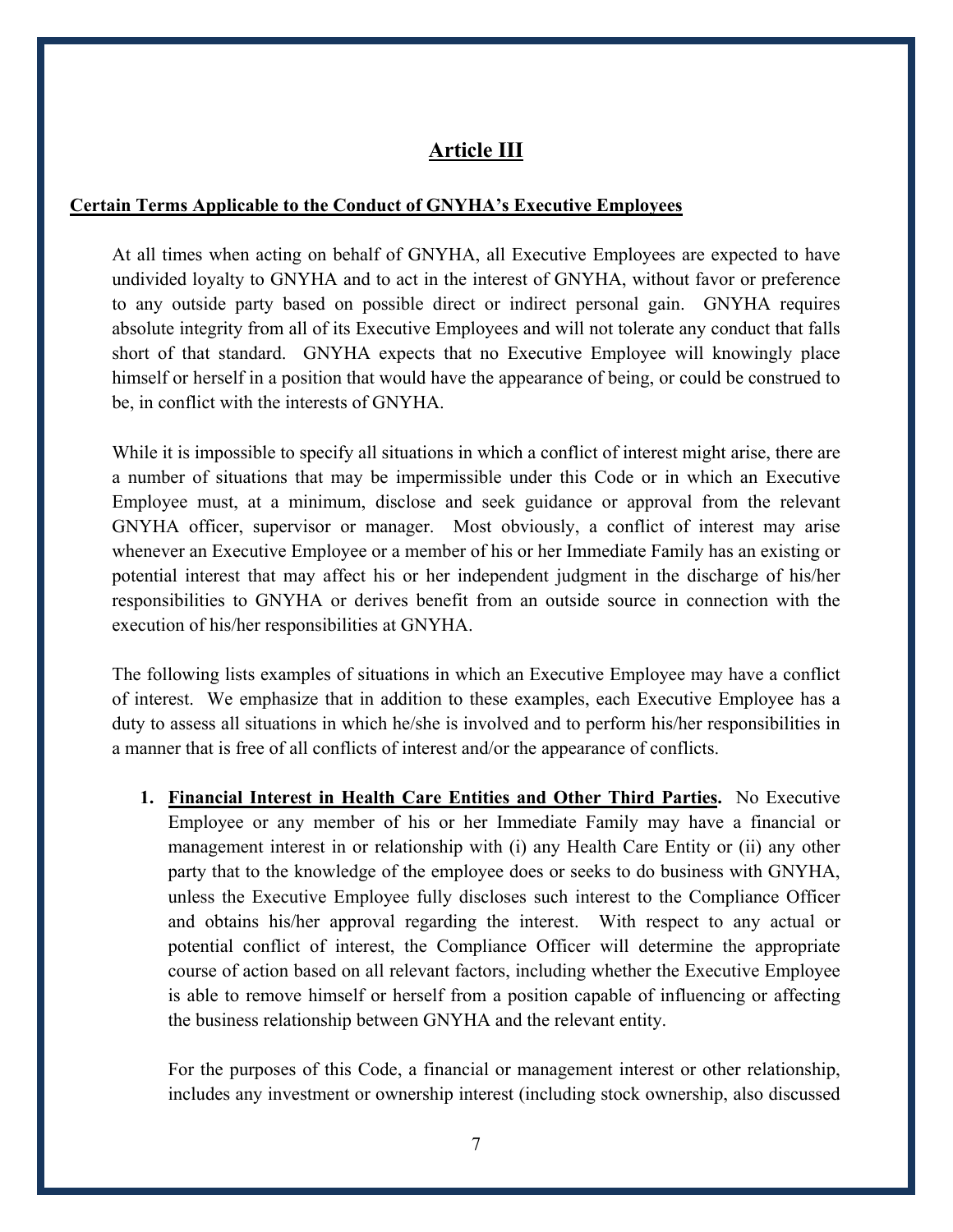in Article III, Section 5 below), employment or consulting arrangement, potential employment or consulting arrangement, or compensation or fee arrangement between an outside party and the Executive Employee or any member of his/her Immediate Family.

- **2. Compensation from Outside Parties.** Executive Employees may not receive any payment, compensation, bonus, or other form of remuneration, whether in cash, equity or otherwise, from any outside party for any services rendered by such employee in connection with his/her responsibilities to GNYHA. For example, an Executive Employee who serves on the Board of Directors of another company at the request of GNYHA or otherwise may not receive compensation for such service by the outside company (see Article III, Section 10 below).
- **3. Gifts.** GNYHA's Executive Employees are not permitted to accept from Health Care Entities and other parties that do business or seek to do business with GNYHA, Gifts of more than Nominal Value. (See discussion of related issues in Article IV – Gifts, below.)
- **4. Honorarium; Outside Speaking Engagements.** (a) Except in the conduct of official GNYHA business, GNYHA staff may not participate in speaking engagements on any health care topic including presentations to professional organizations, business groups, Health Care Entities, parties that do or seek to do business with GNYHA, and other organizations without the approval of the Compliance Officer. If such participation is approved by the Compliance Officer, GNYHA employees may participate in the engagement, but may not accept honoraria for such participation. If honoraria are usually paid for such engagements, upon the approval of the Compliance Officer, the relevant GNYHA employee may make arrangements to receive the honoraria and have it directed to the Greater New York Hospital Foundation. Please note that the opportunity to direct an honorarium to a third party (e.g., a favorite charity) would be viewed as a benefit to the person directing the request. Therefore, GNYHA employees may not have honoraria directed to any other party, including not-for-profit organizations outside of GNYHA.

(b) If a GNYHA employee participates in a speaking engagement or other event as part of his or her official job responsibilities and an honorarium is paid for the engagement, the employee should consult the Compliance Officer with regard to whether GNYHA desires to accept the honorarium and, if so, to which GNYHA company the honorarium should be paid. In assessing whether or not GNYHA should accept an honorarium, the Compliance Officer should consider the factors set forth in Article II, Section 2 regarding grants and other sponsorship of GNYHA programs.

**5. Ownership of Equity Interest in Health Care Entities and Certain Other Entities.** All Executive Employees of all GNYHA companies and members of their respective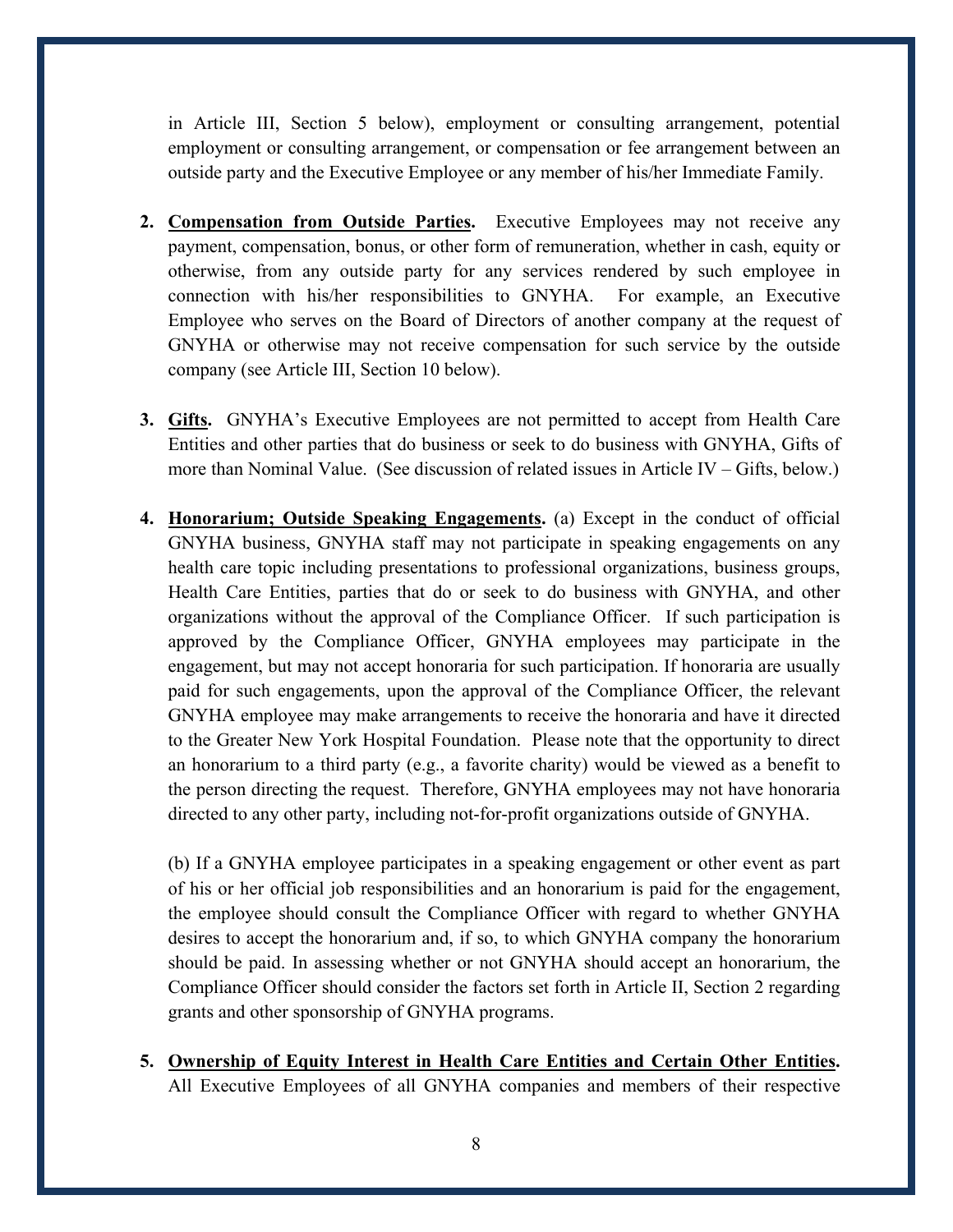Immediate Families are prohibited from owning any Equity Interest, including stock in a publicly traded company, in (i) any Health Care Entity; or (ii) any other party that to the knowledge of the employee does or seeks to do business with GNYHA.

Executive Employees and members of their Immediate Families may not purchase Equity Interests, including stock, in Health Care Entities. Any Executive Employee who owns an Equity Interest in a Health Care Entity as of the commencement of his or her employment with GNYHA or who receives such interest by gift or otherwise after the Effective Date of this Code shall, at his or her own expense, dispose of his/her interest within 30 days of the relevant date or such other time as required by the Compliance Officer. Nothing in this Section or elsewhere in this Code shall preclude any Executive Employee from owning an Equity Interest in any Health Care Entity as part of a publicly available mutual fund that is controlled or managed by a Person who is outside of the Executive Employee's Immediate Family or as part of a blind trust in which the Executive Employee has no knowledge of or control over the trust investment portfolio.

- **6. Interest in a Competing Company.** No Executive Employee, or any member of his or her Immediate Family, may have any interest in or relationship with a competing company without the permission of the Compliance Officer.
- **7. Hiring of Immediate Family Members.** No Executive Employee may do business with or hire a member of his or her Immediate Family (or a company with which an Immediate Family member is associated) on behalf of GNYHA unless the facts are disclosed and written approval is received in advance from the Compliance Officer. An Executive Employee must disclose to his or her immediate supervisor if assigned to work on a matter involving a firm where an Immediate Family member is currently employed.
- **8. Outside Employment.** If an Executive Employee wishes to accept concurrent employment with any person or business outside of GNYHA, permission must be granted by the Compliance Officer. Concurrent employment as a consultant or advisor must also be disclosed and approved, as must self-employment, or other gainful occupation. Employment or personal business commitments outside regular hours of employment will be prohibited if they would be likely to impair an individual's ability to meet his or her regular job responsibilities to GNYHA, involve organizations that are doing or seek to do business with GNYHA, or otherwise violate GNYHA's policies and procedures.
- **9. Volunteer Work.** GNYHA encourages volunteer work and other participation by its Executive Employees in civic, welfare, political, and similar activities. Most activities regarding charitable, religious, and other non-profit organizations will be in compliance with this Code and need not be specifically disclosed. However, those situations of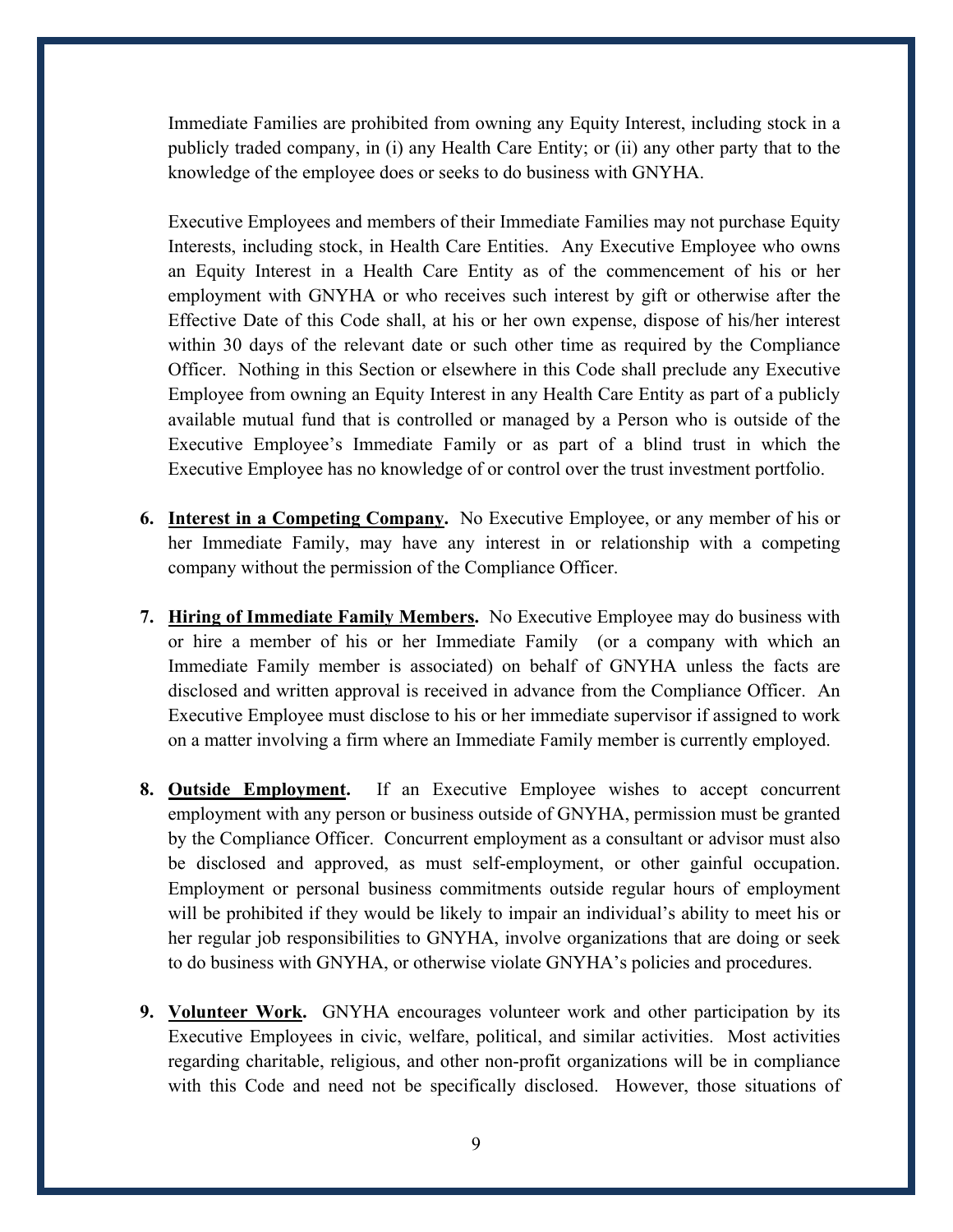possible sensitive or controversial nature (for example, situations that could cause embarrassment to GNYHA as a result of an Executive Employee's association with outside organizations that may be identified with GNYHA) must be disclosed to the Compliance Officer prior to the Executive Employee's making a commitment to the organization.

**10. Board Memberships.** Executive Employees are not permitted to serve on the Board of any for-profit company or on the Board of any not-for-profit Health Care Entity without the prior approval of the Compliance Officer. Directorships in not-for-profit organizations other than Health Care Entities are not likely to conflict with an Executive Employee's responsibilities to GNYHA and do not require advance approval unless such approval or disclosure would otherwise be required under this Code.

Where approval for service on Boards of outside companies is required, such approval will be considered on a case-by-case basis, based on all relevant factors including those related to the approval of outside employment (see Article III, Section 8 above). As indicated in Article III, Section 2 above, Executive Employees may not receive compensation for Board service with an outside company.

If approved, an Executive Employee's service on the Board of an outside company must otherwise be in accordance with this Code, and the Executive Employee must take appropriate steps to disclose and/or recuse him or herself from addressing particular matters regarding the outside company, as appropriate, in relevant situations.

- **11. Use of GNYHA's Name.** Executive Employees may not use GNYHA's name or their association with GNYHA in any context outside of their professional responsibilities to GNYHA, including activities related to welfare, civic, political, or other volunteer activities or outside Board service, nor may they speak to the press on any GNYHA matter or use GNYHA's name in the press without the express permission of the President of GNYHA, the Senior Vice President, Government and Public Affairs, or the Compliance Officer.
- **12. Ownership of Equity Interest in GNYHA Companies.** No Executive Employee may receive an Equity Interest in any GNYHA company, unless the grant of such interest has been approved by the Compensation Committee of the Board of the relevant GNYHA company.
- **13. Other Activities.** In addition to the situations discussed above, Executive Employees should, of course, see to it that their personal financial circumstances and transactions do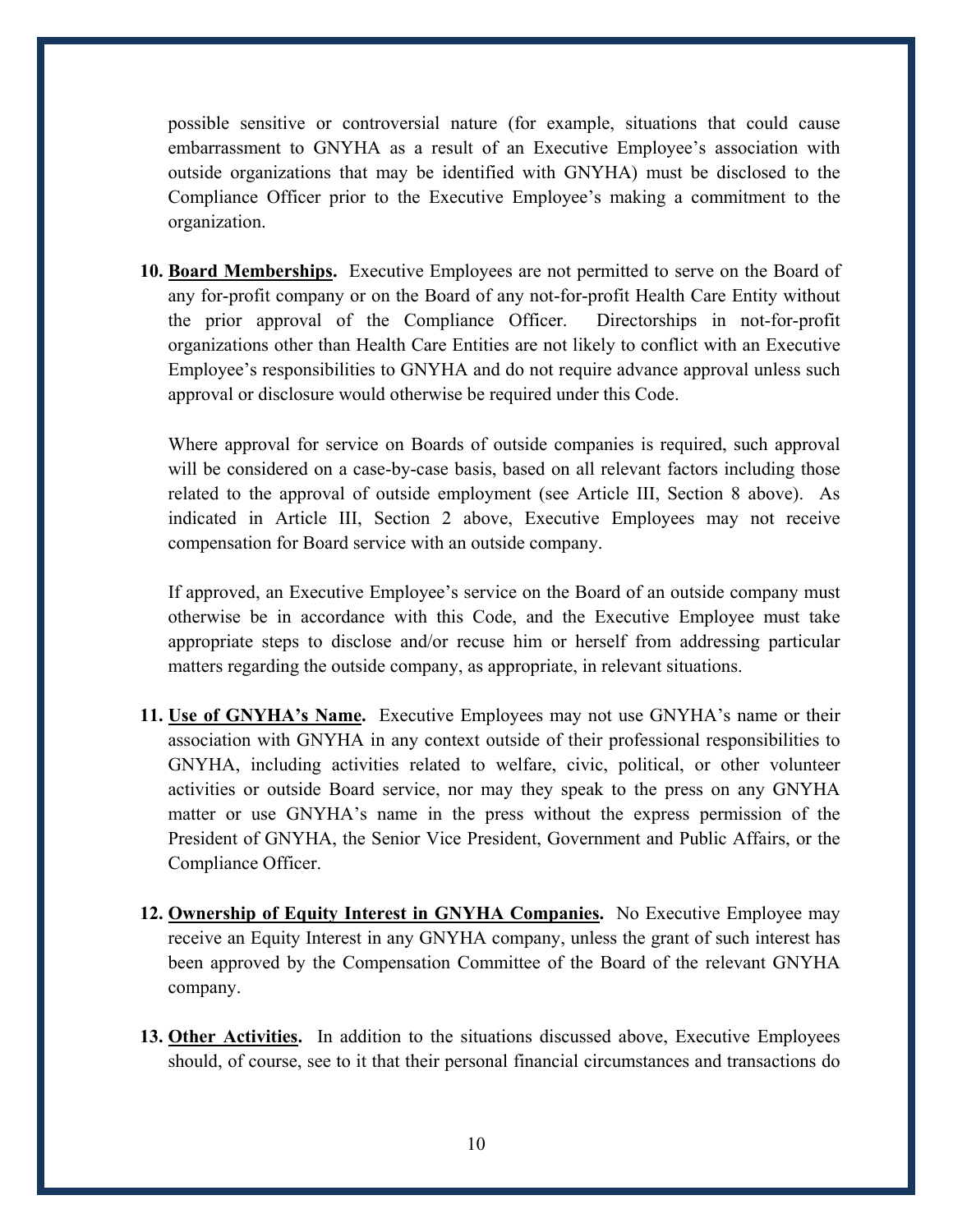not jeopardize their independence of judgment or adversely affect their job performance with GNYHA.

Any Executive Employee who believes that he or she may be involved in a conflict or potential conflict of interest should immediately report the situation to the Compliance Officer making full disclosure of all relevant information. Because each such situation may involve special circumstances, GNYHA will judge each on its own merits with due attention to the duties of the Executive Employee and the relative significance of the factors involved.

GNYHA Executive Employees and certain other employees in positions of significant responsibility or contact with outside parties will be asked to complete a conflict of interest disclosure statement on an annual basis. The procedures regarding that statement are discussed below.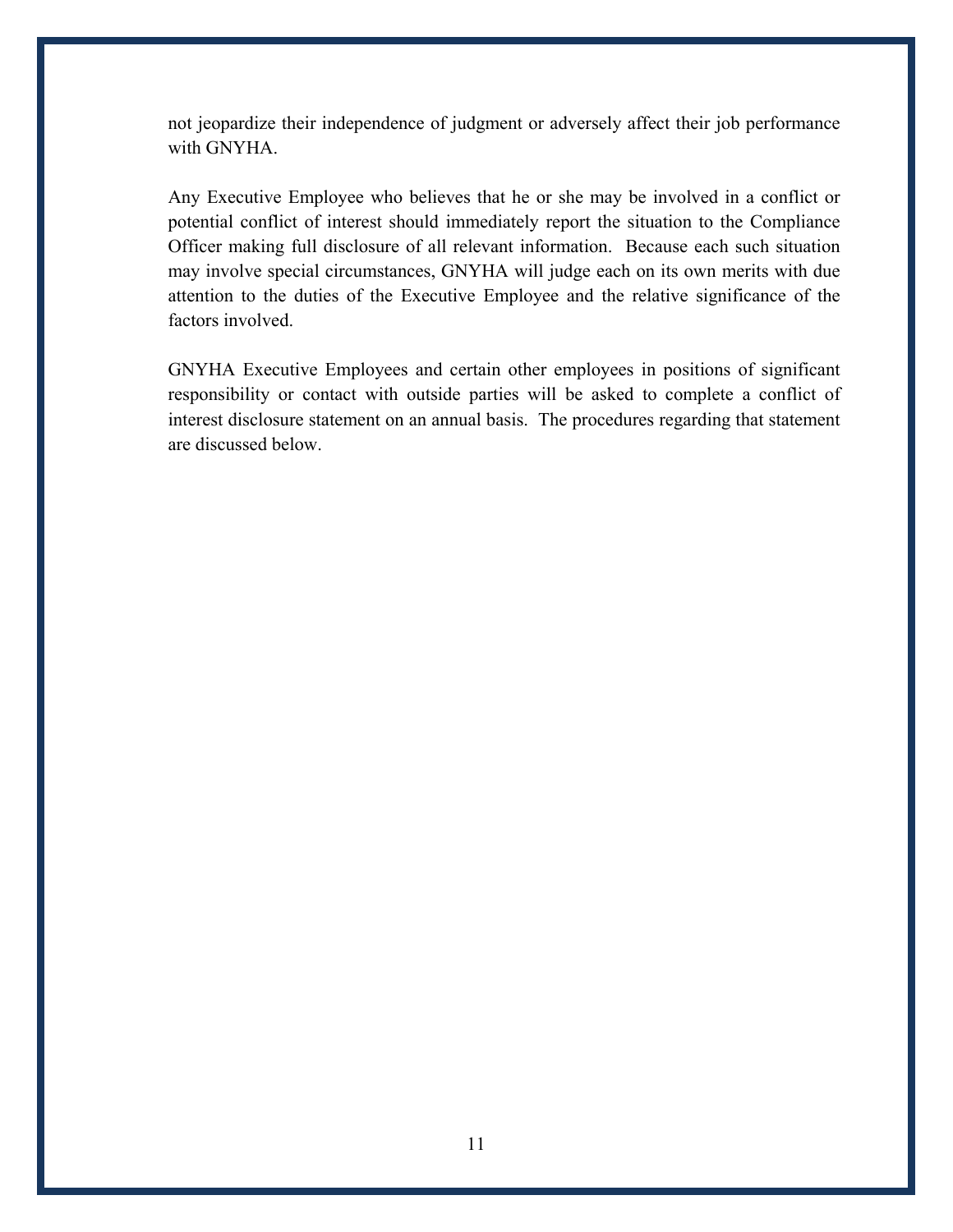## **Article IV**

## **Gifts, Payments for Meals, and Entertainment by Health Care Entities and Other Parties with Which GNYHA May Do Business**

Gifts, payment for meals, entertainment, and favors by Health Care Entities and other parties that do or seek to do business with GNYHA, all of which are included in the definition of "Gifts" for the purposes of this Code, may raise conflict of interest issues in that they may serve as an improper inducement from a party, alter an employee's independent judgment, and/or cause him or her to act in a less than objective manner. They also raise issues regarding inappropriate personal inurement and the appearance of a conflict of interest, whether or not one may in fact exist. Additionally, in some circumstances, gifts from third parties may constitute an improper "kickback" under the applicable Federal and State anti-kickback laws.

**1. Prohibition on Gifts of More than Nominal Value.** Executive Employees may not accept any Gift of more than Nominal Value from any Health Care Entity or any party that does or seeks to do business with GNYHA. Gifts include free or below market value goods or services from third parties, discounts, tickets to entertainment events, payment for meals, and other remuneration, and in their most extreme and insidious form, bribes, which are obviously impermissible under this and all other GNYHA policies. Pens, notepads, and other small desk items having a value of \$50 or less fall within the definition of Nominal Value and are acceptable up to the \$50 per instance and \$100 aggregate per calendar year limits.

Gifts of cash and cash equivalents (e.g., gift certificates) are never acceptable. Executive Employees may not accept anything else of value in connection with their employment from an outside party without approval from the Compliance Officer. Honoraria for speaking engagements may be viewed as gifts in some instances. For details on the policy relating to Honorarium, see Article III, Section 4 of this Code.

Additionally, no personal Gifts (including Gifts of Nominal Value) should be offered or received if done under circumstances that would raise a reasonable question concerning whether the Gift was offered or received improperly to influence a person in the exercise of proper business or professional judgment. Your judgment should tell you when a Gift is improper and should be refused to prevent embarrassment and to avoid what may be an unintentional violation of this Code or the law.

**2. Meals and Events**. GNYHA's Executive Employees are not permitted to participate in meals or events that are paid for by a Health Care Entity or any party that does or seeks to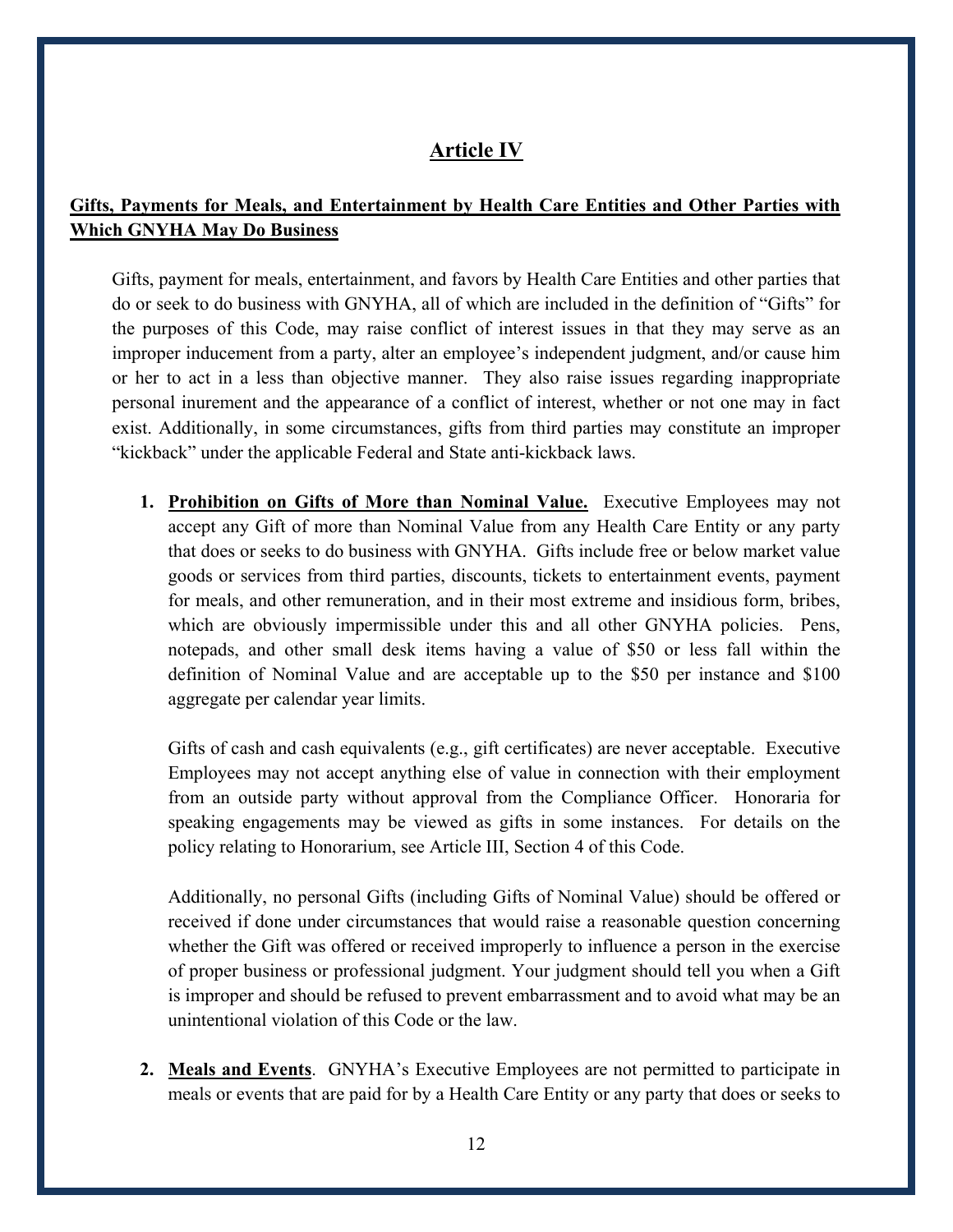do business with GNYHA, except if such attendance is of benefit to GNYHA's members and the amount paid by such party on behalf of the employee is \$50 or less per person. If in the opinion of the Compliance Officer, GNYHA's attendance at an otherwise prohibited event that is paid for by a third party would benefit GNYHA's members, GNYHA may make arrangements to have the relevant staff attend and, to the extent feasible, reimburse the sponsor for the costs of such attendance.

- **3. Widely-Attended Events.** Notwithstanding the foregoing, GNYHA Executive Employees may be permitted to attend a third party-sponsored widely-attended event that would otherwise be prohibited under the provisions of this Article IV if attendance at the event is for a legitimate business purpose of GNYHA, and the event takes place during regular business hours (or on weekday evenings), is conducted in a modest setting that is conducive to business purposes, and does not involve travel other than that which is paid for by GNYHA.
- **4. Entertainment.** GNYHA's Executive Employees and members of their respective Immediate Families may not attend entertainment events that are paid for by a Health Care Entity or any party that does or seeks to do business with GNYHA if the per person cost of the event is more than Nominal Value.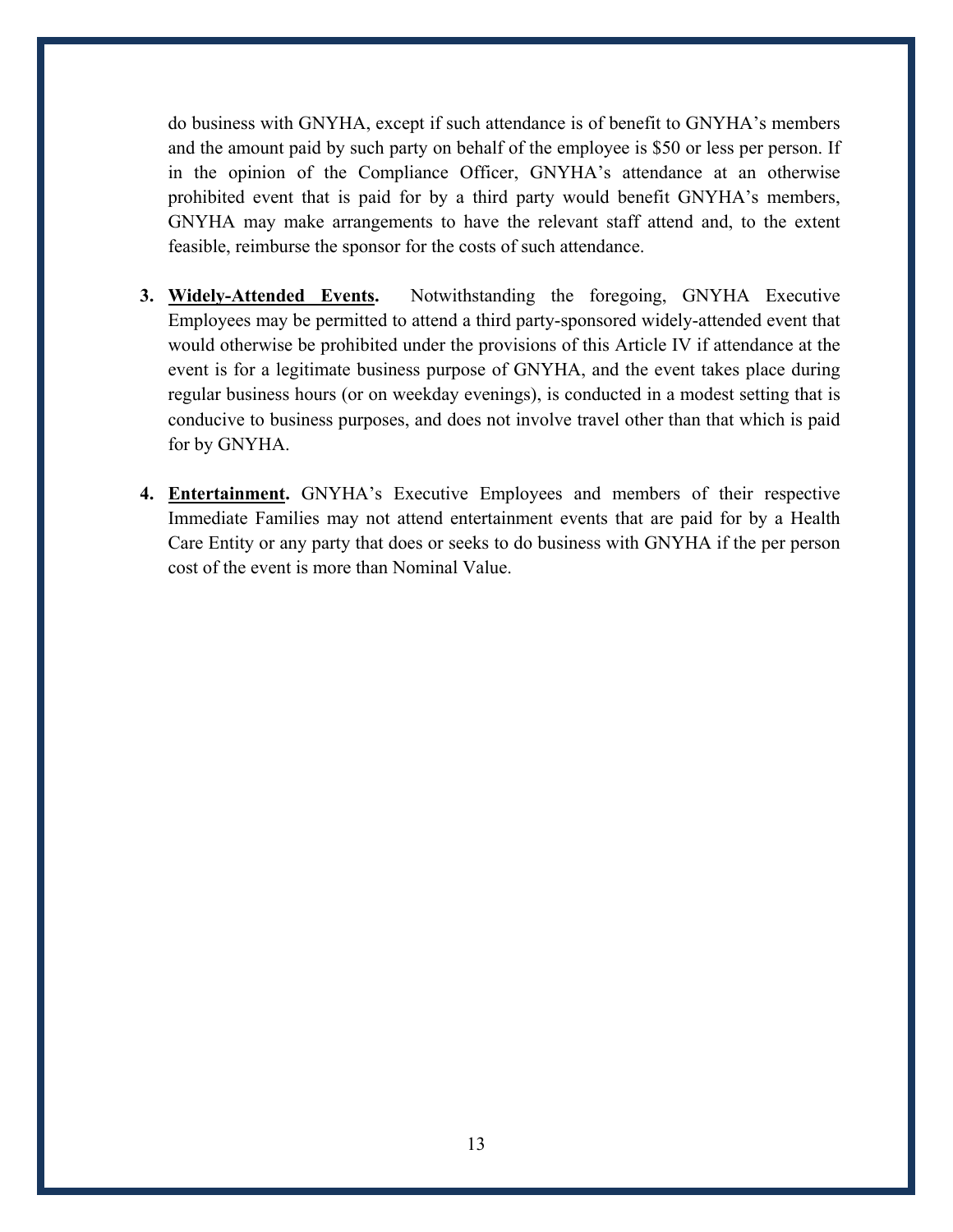## **Article V**

#### **Lawsuits and Other Proceedings**

Involvement of an Executive Employee or his or her Immediate Family in a lawsuit may constitute a conflict of interest or the appearance of a conflict of interest. Therefore, Executive Employees must disclose to the Compliance Officer when they or any member of their Immediate Family are a party to a lawsuit, claim, or other proceeding before any court, judicial, or adjudicatory body involving a Health Care Entity or any party that to their knowledge does or seeks to do business with GNYHA.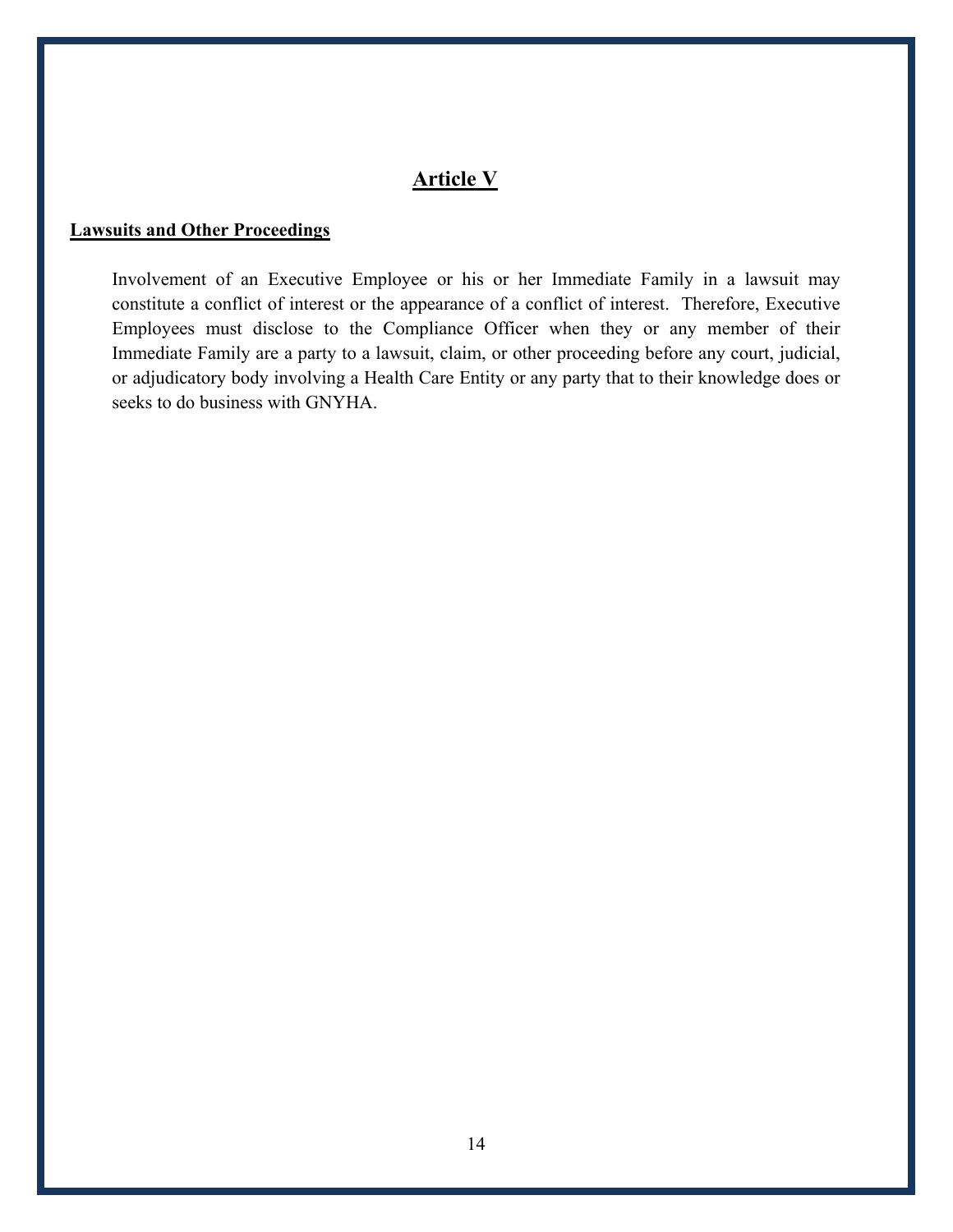## **Article VI**

#### **Certain Disclosure by Board Members and Advisors**

Members of the Boards of GNYHA and its subsidiaries, respectively, and all consultants and advisors of GNYHA who are in the position to influence contracting and other business decisions of GNYHA must disclose the receipt of Gifts of more than Nominal Value from, and the holding of any financial or management interests (including any Equity Interests) they or members of their Immediate Family have in (i) any Health Care Entity or (ii) any party that to their knowledge does or seeks to do business with GNYHA, and must recuse themselves from any negotiations or decisions relating to such party(ies).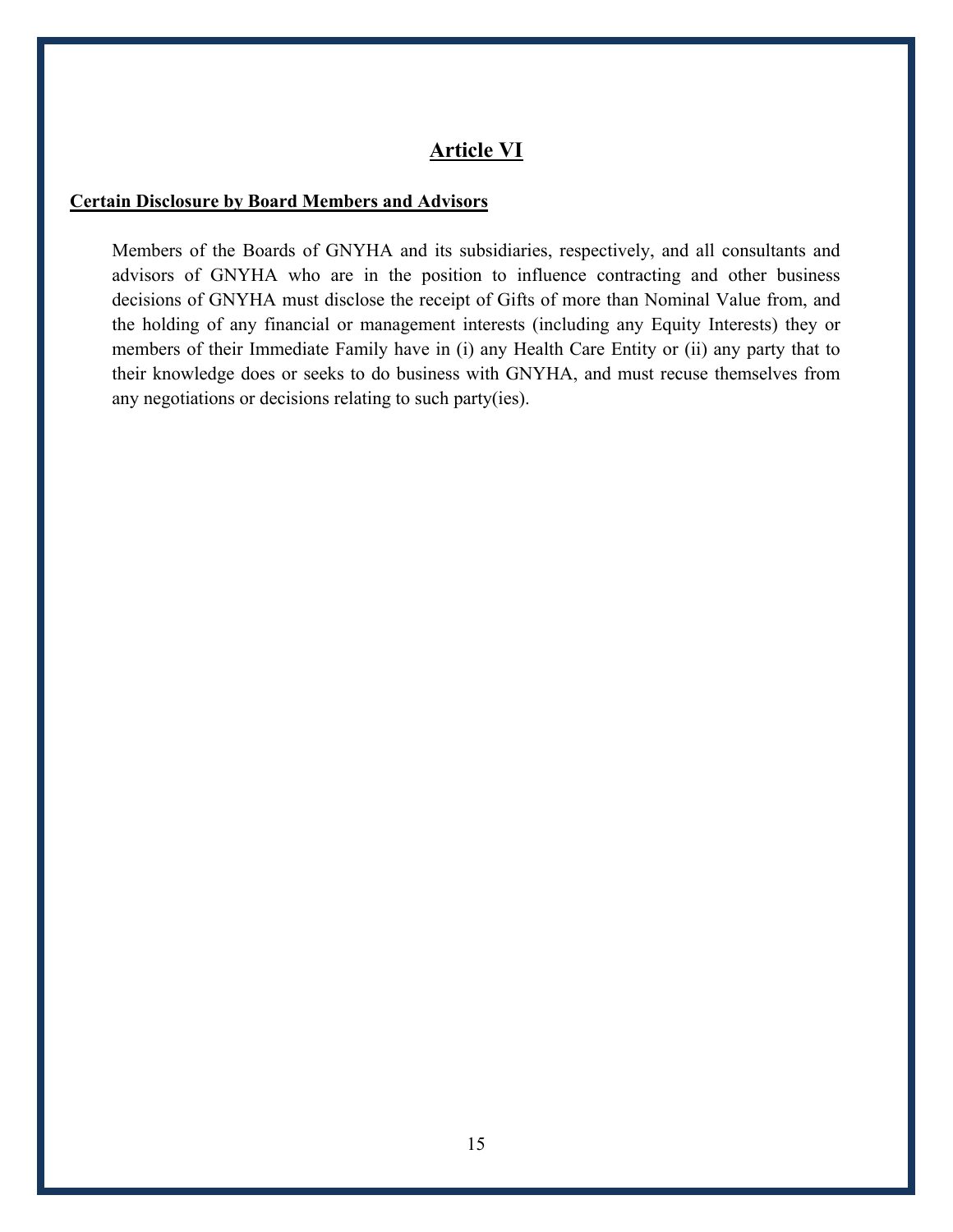### **Article VII**

#### **Certain Terms Applicable to the Conduct of GNYHA's Group Purchasing and Certain Other Businesses**

GNYHA serves not-for-profit and publicly sponsored hospitals and long term care members and assists them in providing high-quality and accessible health care. Through its for-profit subsidiaries, GNYHA operates a number of businesses and other member services, including group purchasing services. The purpose of these services is to provide high-quality, costeffective products and services to its members.

- **1. (a) No Administrative Fees in Excess of 3%.** GNYHA will not accept vendor-paid group purchasing administrative fees ("Administrative Fees") in excess of 3% of the dollar volume of purchases by Participants from any Participating GPO Vendor. Vendor participation in any additional services for which fees may be charged (i.e., services outside of those for which administrative fees are usually paid, such as payment for exhibit booths at trade shows) shall be voluntary, and a vendor's participation (or non-participation) shall have no bearing upon GNYHA's contracting decisions. Additionally, all Administrative Fees received by GNYHA must meet applicable safe harbor provisions, including disclosure provisions, and must otherwise be consistent with this Code.
	- **(b) No Equity Interests in Participating GPO Vendors.** GNYHA will not accept any Administrative Fee in the form of an Equity Interest or otherwise have any Equity Interest in any Participating GPO Vendor that sells or offers products or services to GNYHA Members, customers, or Participants through or in connection with any GNYHA group purchasing contract. GNYHA is permitted to accept non-equity-based Administrative Fees in connection with its group purchasing services provided that the receipt of such fees meets applicable safe harbor provisions, including disclosure provisions, and are otherwise consistent with this Code.
- **2. Standardized Administrative Fees.** GNYHA will maintain policies to ensure that the selection of Participating GPO Vendors is not based on differential administrative fees offered by such vendors.
- **3. No Up-Front Administrative Fees.** GNYHA will not accept any "up-front" Administrative Fees, sign-on bonuses, or similar fees paid by Participating GPO Vendors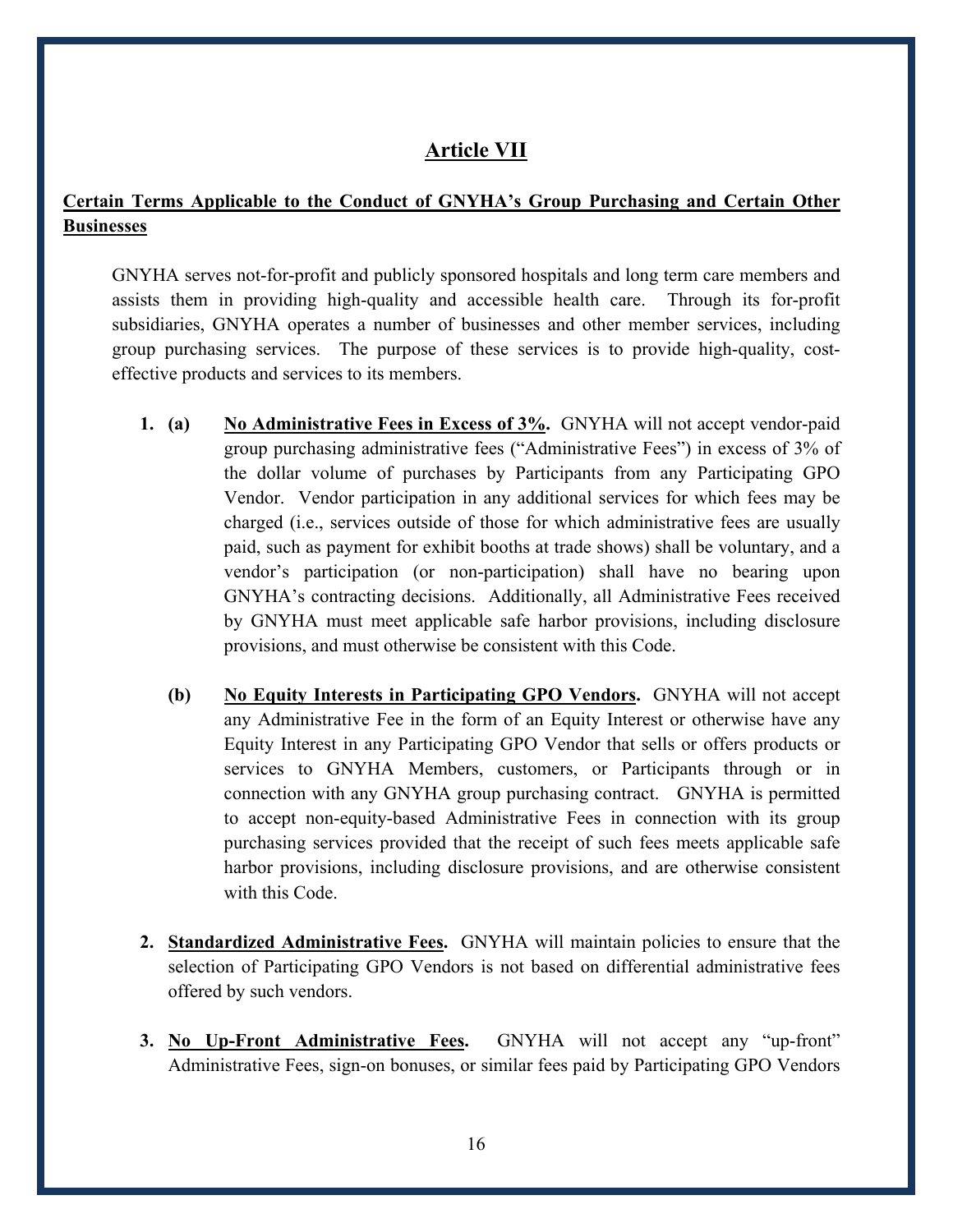upon the execution of an agreement with GNYHA or otherwise prior to purchases by Participants.

- **4. No Marketing Fees.** GNYHA will not accept any marketing fees or other fees paid in lieu of or in addition to Administrative Fees in return for marketing or promotional services provided by GNYHA.
- **5. No Private Label Programs.** GNYHA will not engage in private label programs, meaning that it shall not enter into any arrangements with a Participating GPO Vendor in which it sells such vendor's products under its own label.
- **6. Vendor or Public Ownership.** GNYHA will not authorize any Participating GPO Vendor to become an owner in any of GNYHA's group purchasing or other businesses that may make such vendor's products or services available to Participants, nor will it allow public ownership of such businesses.
- **7. No Bundling.** GNYHA will not "bundle" products across different Participating GPO Vendors, meaning that it will not require Participants to purchase a menu of a multivendor group of products in order to have access to the best pricing on any one or more of the products in such group. Additionally, GNYHA will not offer vendor contracts that allow any particular Participating GPO Vendor to "bundle" its own products in such a manner that would result in higher prices for Participants than they would pay absent such practices.
- **8. Fair Practices; Technology.** All contracting processes, including technology breakthrough, technology assessment, and related programs operated by GNYHA that assess new medical devices, will be fair, timely, confidential, and unbiased, with an opportunity for review of decisions.
- **9. Physician Preference Items.** All contracts for Physician Preference Items that first take effect after January 1, 2003 will be based on the following practices, except to the extent that GNYHA determines that its members' interest in obtaining high-quality products and services at the lowest possible prices will not be served by the use of such practices:
	- a. Multi-source contracting;
	- b. No commitment levels; and
	- c. No "bundling" with unrelated products (See also, Section 7 above).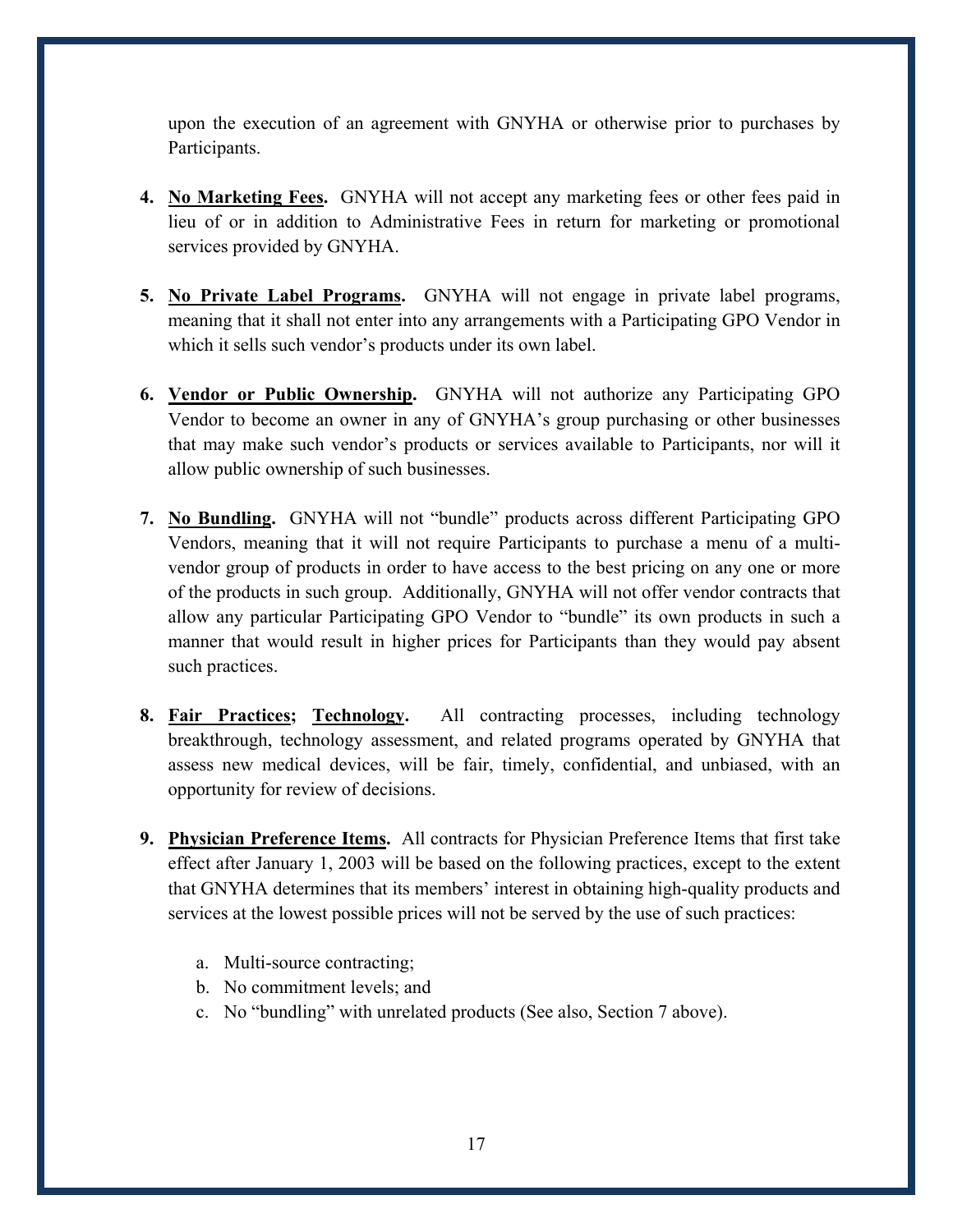- **10. Contract Terms.** Absent extraordinary circumstances in which Participants would materially benefit from the existence of a longer term contract, group purchasing contracts entered into on or after January 1, 2003 shall have terms of 3 years or less.
- **11. Other Business with Participating GPO Vendors.** GNYHA's group purchasing businesses will not have other business relationships with Participating GPO Vendors unless those relationships are necessary to achieve core goals of the relevant GNYHA company and are in the best interest of GNYHA Members and Participants. Such relationships shall be disclosed to all Participants, all fees received by GNYHA shall be reasonably related to the value received, and participation of Participating GPO Vendors or lack thereof in such other relationships shall have no bearing on GNYHA's contracting decisions. If other GNYHA companies, such as its not-for-profit organizations, have business relationships with Participating GPO Vendors, these relationships must be reviewed by the Compliance Officer and the Board (or appropriate committee) of the relevant GNYHA companies to insure that such relationships do not improperly influence GNYHA's contracting or other decisions.
- **12. Vendor Responsibilities.** Participating GPO Vendors shall be notified about the principles contained in this Code and shall be expected to comply with the letter and spirit of this Code.
- **13. Vendor Grievances.** If any Participating GPO Vendor has any grievance regarding access by such vendor to contracting opportunities by GNYHA, the vendor shall provide a detailed description of its grievance in writing to the relevant GNYHA company at the following address:

555 West 57<sup>th</sup> Street Suite 1500 New York, NY 10019 Attention: Lee H. Perlman, President GNYHA Ventures, Inc. cc: General Counsel

Upon receipt of such written description, the relevant GNYHA company will review the complaint and respond appropriately within 30 days. GNYHA shall publish this procedure on all of its relevant Web sites.

**14. Compliance with Safe Harbor Provisions and Other Disclosure.** All GNYHA companies shall, to the extent applicable, comply with the Medicare and Medicaid regulatory safe harbor provisions contained in 42 USC §1001.952(j) regarding group purchasing organizations, including provisions regarding vendor-paid Administrative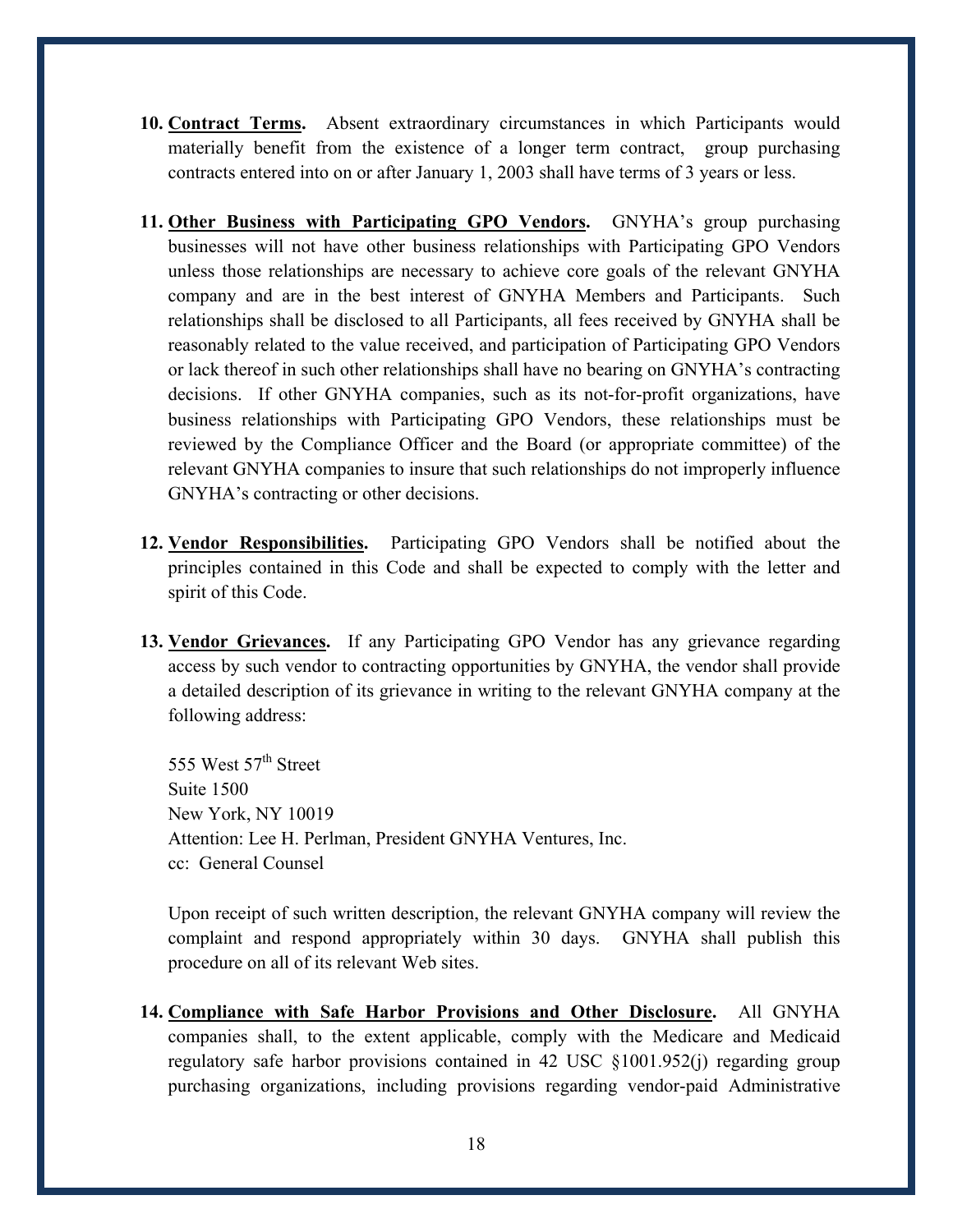Fees. Additionally, GNYHA shall make full disclosure to its Participants of all payments from Participating GPO Vendors, whether or not such payments are allocable to a specific Participant, and shall disclose Equity Interests, if any, in Participating GPO Vendors.

- **15. Annual Reports.** GNYHA's group purchasing businesses will make annual reports about the GPO's compliance program to all Participants. GNYHA's group purchasing businesses will also make annual reports or other summaries of its compliance program available to the public on its Web site or by some other means. The content of each of such reports shall be determined by the Audit and Compliance Committee.
- **16. Endorsement of Certain Other Principles and Policies.** GNYHA's group purchasing businesses have endorsed the Health Industry Group Purchasing Association ("HIGPA") Code of Conduct Principles adopted by HIGPA on July 24, 2002 (the "Industry Code"); the Statement of Principles put forth jointly by Premier, Inc. and Premier Purchasing Partners, LP, dated August 5, 2002 (the "Additional Premier Principles"); the Best Ethical Practices for the Group Purchasing Industry contained in the October 2002 Report to the Audit Committee of the Board of Directors of Premier, Inc. (the "Best Practices"); and the Core Principles of the Healthcare Group Purchasing Industry Initiative adopted as of May, 2005 ("Industry Initiative Principles"), with respect to all GNYHA group purchasing activities. Each relevant GNYHA company shall act in a manner that is consistent with the aforementioned principles and shall adopt such additional policies, procedures, and/or practices as may be required from time to time to comply with the intent of said principles.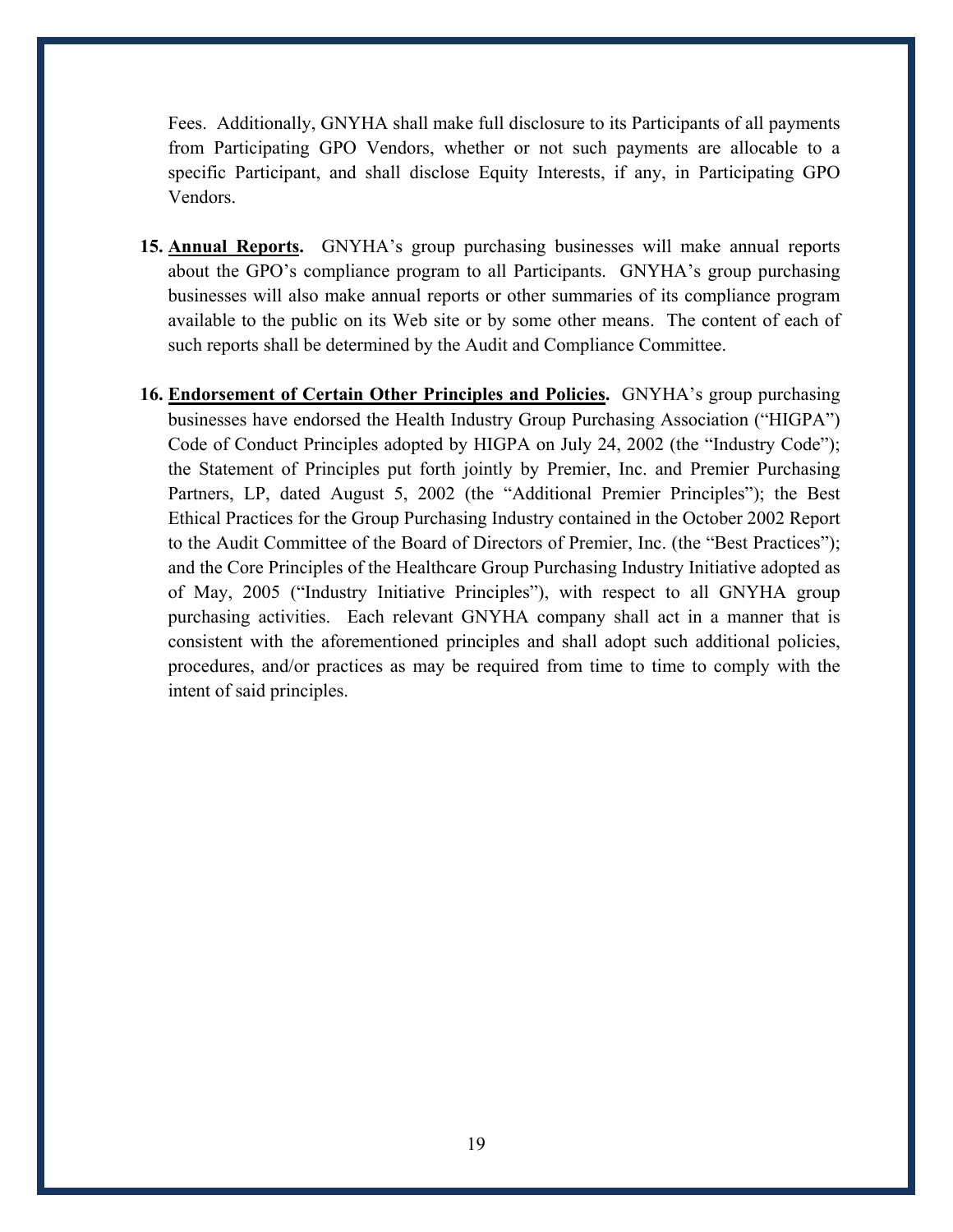## **Article VIII**

#### **Certain Terms Regarding Businesses in Which GNYHA Provides Direct Services**

The foregoing provisions in Article VII regarding GNYHA's group purchasing business do not directly apply to situations in which GNYHA provides a service directly to its members or others, in which case GNYHA may charge appropriate service fees and otherwise conduct business as appropriate.

Further, subject to applicable laws, GNYHA may enter into a joint venture with a third party to offer direct services, in which case it may own a portion of such company. Unless restricted by applicable provisions in this Code such as those regarding multiple business relationships with a party, nothing shall preclude GNYHA from developing a business with a third-party in connection with which GNYHA receives compensation, an ownership interest, or other interest in an entity, provided that interest is commensurate with the value of GNYHA's contribution to or services performed with regard to such company.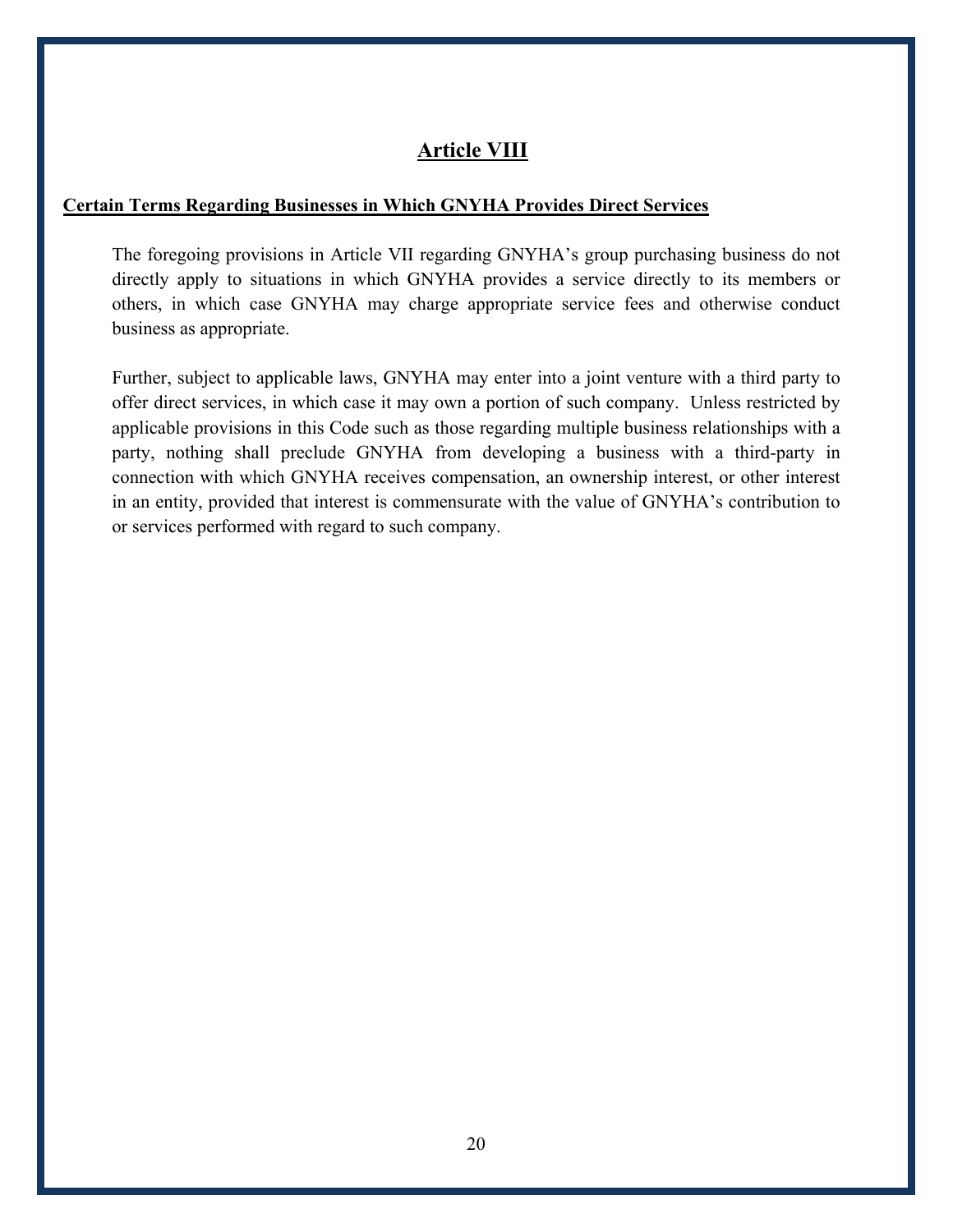## **Article IX**

#### **Annual Disclosure Form; Acknowledgement and Questionnaire**

GNYHA requires that its Executive Employees sign an acknowledgement confirming that they have received and read this Code and that they understand it and will comply with it ("Acknowledgement"). All new Executive Employees will be required to sign an Acknowledgement as a condition of employment.

Additionally, all Executive Employees will be required to complete an Annual Disclosure Statement regarding conflicts or potential conflicts of interest they may have and to continuously update the information in the statement as necessary. Failure to complete the form or failure to provide complete and accurate information in the Annual Disclosure Statement may result in disciplinary action, including in certain circumstances, termination of employment. In addition to the information requested of all Executive Employees, GNYHA may from time to time ask certain Executive Employees in very senior level or sensitive positions to provide additional information.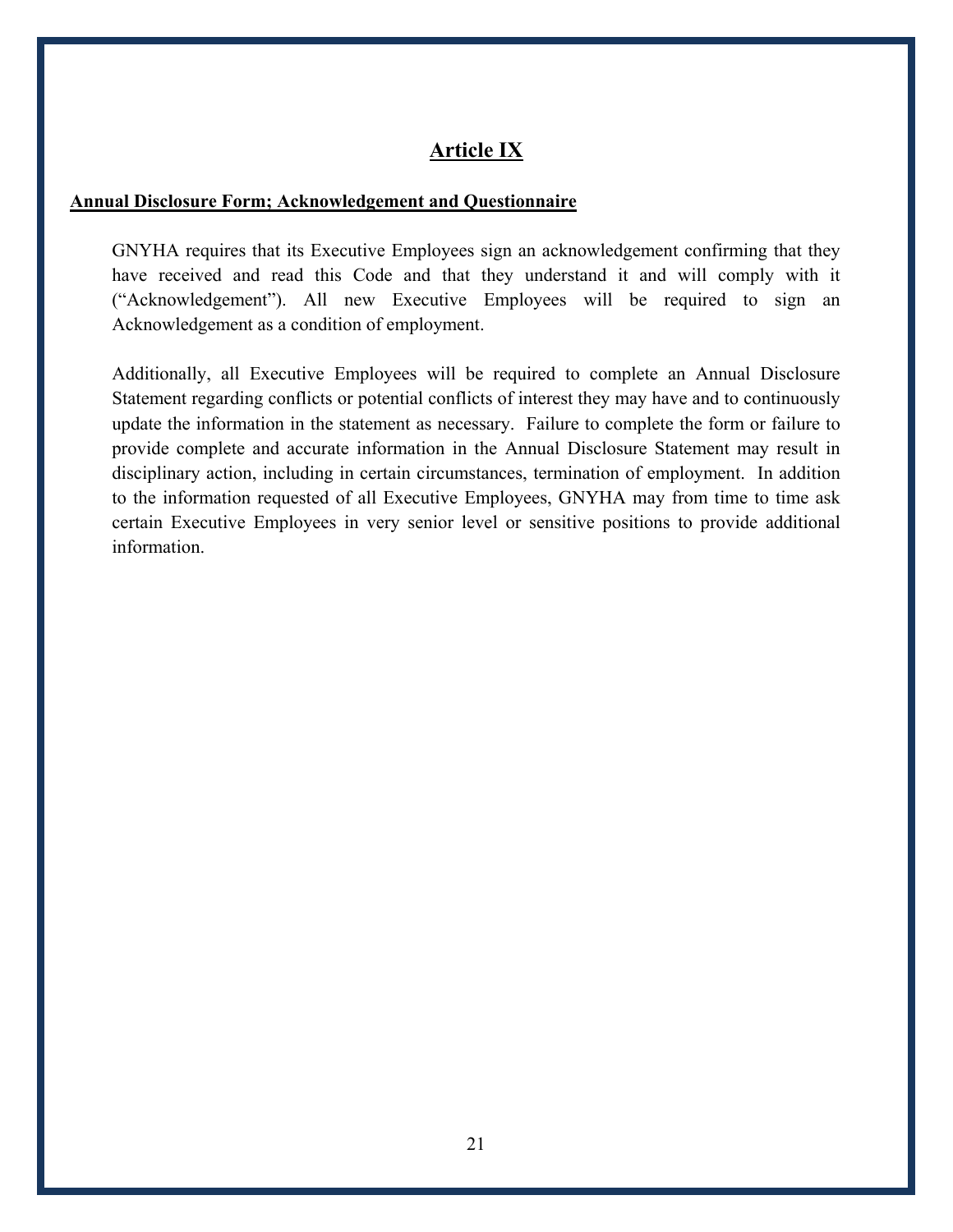#### **Article X**

#### **Procedure for Evaluating Conflicts of Interest**

Conflicts or potential conflicts disclosed in accordance with this Code, including those identified in an Annual Disclosure Statement or any updates to it, will be evaluated and reviewed by the Compliance Officer, who, in consultation with the Legal Department, may take action including but not limited to making a determination (i) that the relevant Executive Employee not be involved in decision making situations relative to those companies or individual(s) identified by him/her, (ii) that the individual be requested to resolve the conflict to the satisfaction of GNYHA; (iii) that disciplinary action be taken; or (iv) that no action be taken. When necessary, an investigation shall be conducted to determine the facts and circumstances surrounding the conflict or alleged conflict and for recommendation of action warranted, if any. All Executive Employees shall have an obligation to answer inquiries in this regard. To the extent possible, dissemination of information regarding those inquiries will be limited to those GNYHA employees and outside advisors with a need to know.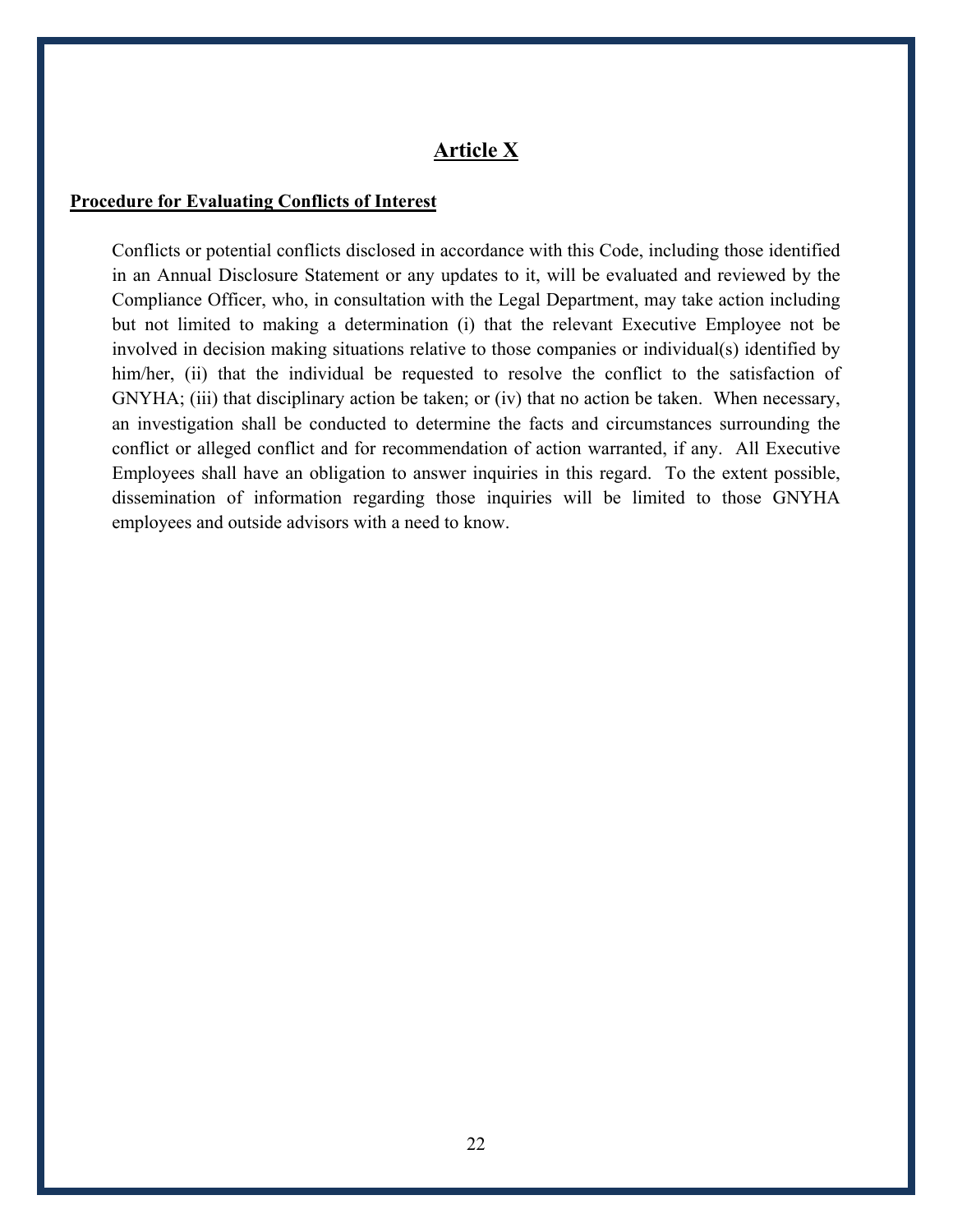## **Article XI**

#### **Oversight by Compliance Officer**

A duly appointed Compliance Officer will report to the Board (or the Audit and Compliance Committee or any other appropriate committee of the Board) of each of the GNYHA companies. Additionally, the Compliance Officer shall review all material issues of interpretation of this Code with the Audit and Compliance Committee or other appropriate committee of the Board of GNYHA and each of the relevant GNYHA companies. The Compliance Officer may in his or her discretion delegate responsibilities related to the implementation of this Code to the Deputy Compliance Officer.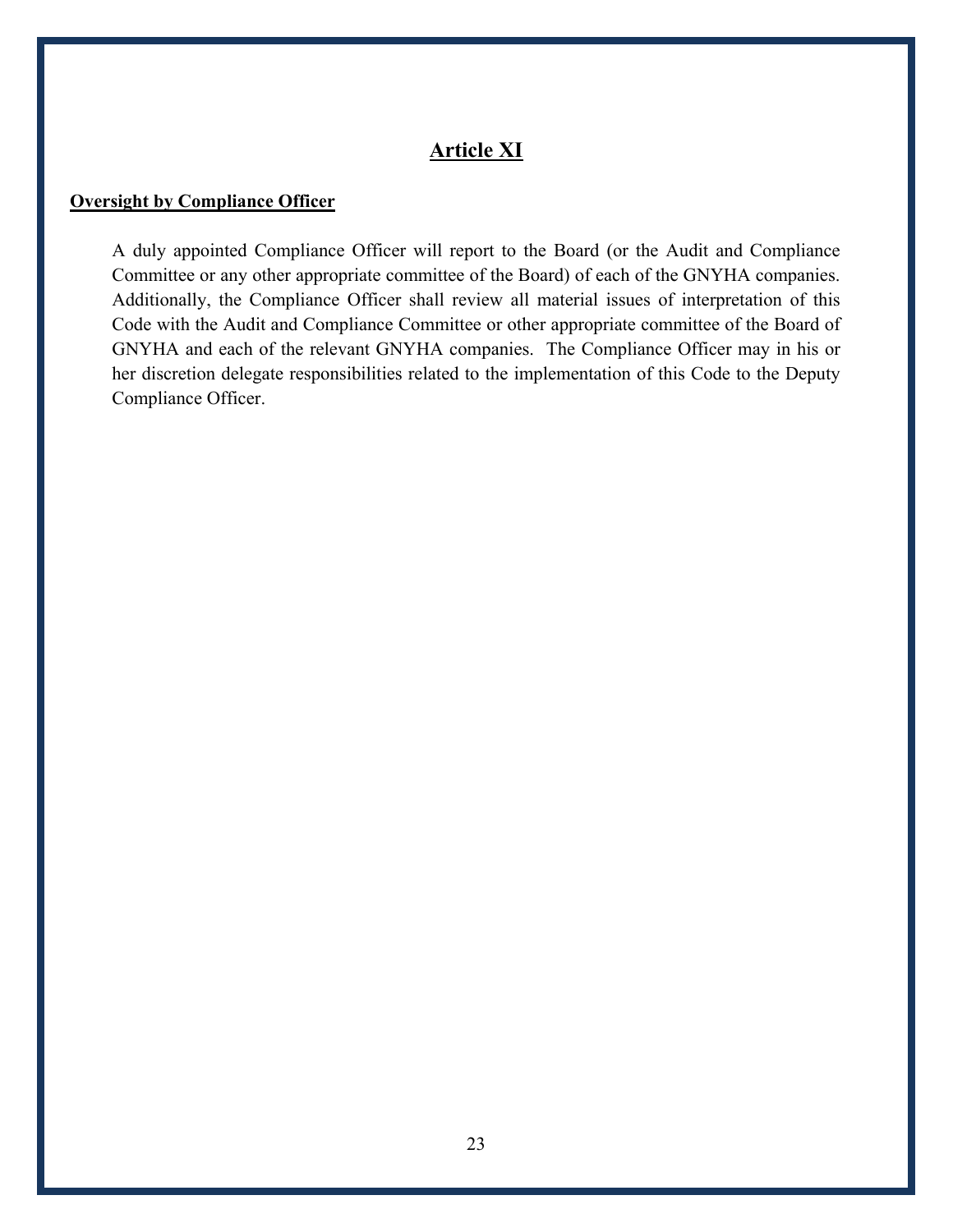## **Conclusion**

The foregoing guidelines reflect what GNYHA believes to be in the best interest of its employees, members, customers, those with whom it does business, and the public at large. Ultimately, however, in addition to the specific directives set forth in this Code, each employee's own individual judgment is critical in determining the correct course of action for a particular situation. As each employee contemplates a situation, the employee should consider whether the proposed action is consistent with GNYHA practices and whether it conforms to the letter and the spirit of this Code. Additionally, whenever an employee sees a situation in which this Code does not appear to be served, the employee shall have the responsibility to bring the concern to the attention of the Compliance Officer.

*GNYHA thanks you for your cooperation with this Code and for upholding the high standards of GNYHA.*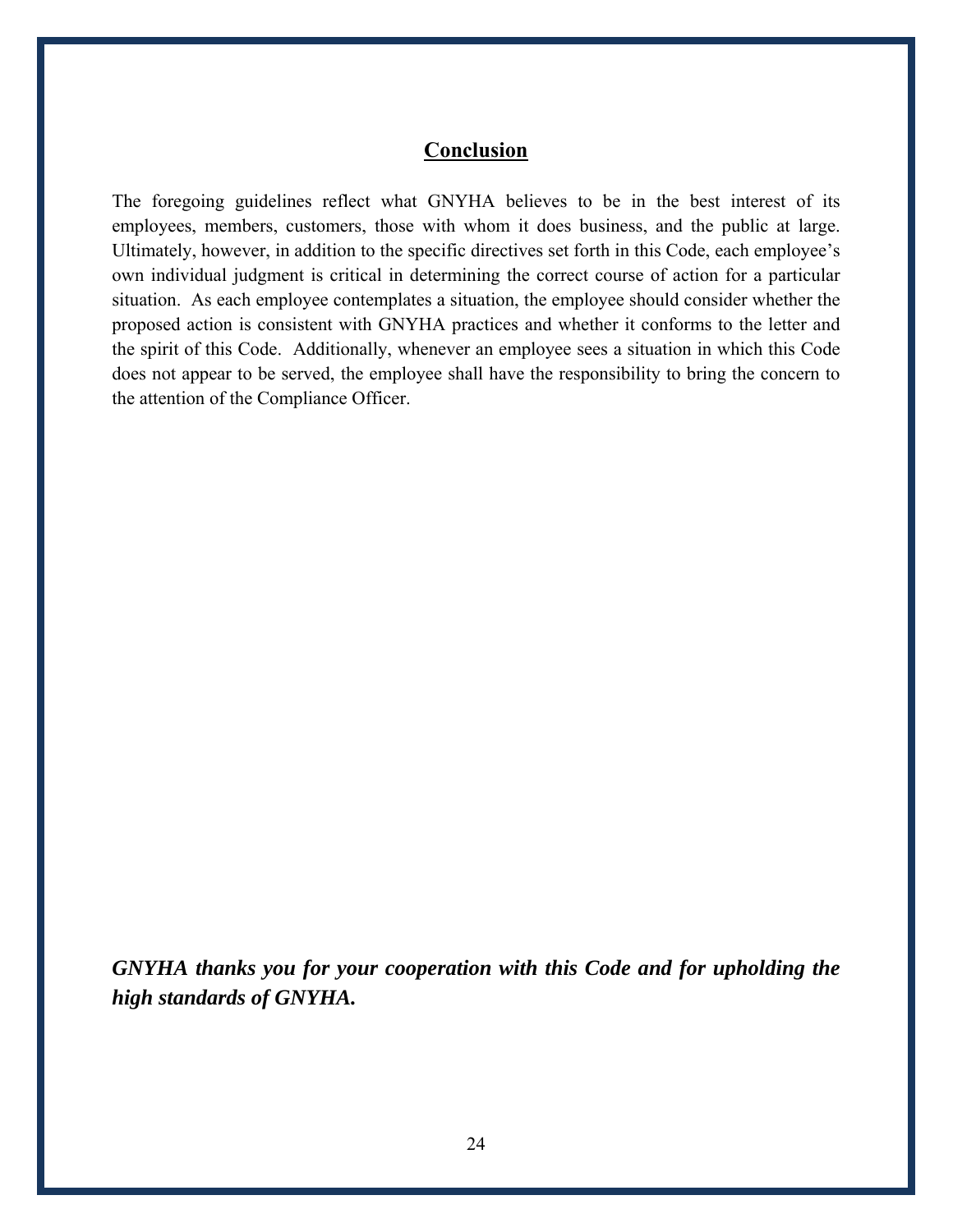#### **APPENDIX A**

#### **Definitions**

**Audit and Compliance Committee –** means the Audit and Compliance Committee of GNYHA.

**Code** – means this Code of Conduct and Conflict of Interest Policy.

**Compliance Officer** – means the Compliance Officer of GNYHA or the relevant GNYHA subsidiary or affiliate, as the context indicates. If there is no one with the title of Compliance Officer of the relevant company or if the Compliance Officer is unavailable, the permission sought or disclosure required under this Code may be made to the President or General Counsel of the relevant GNYHA company.

**Deputy Compliance Officer** – means that individual appointed by the Compliance Officer to assist in the implementation of this Code.

**Equity Interest** – means any securities, including stock, options, warrants, debt instruments, or rights to acquire any of the foregoing.

**Executive Employee** – means any management or executive level employee of GNYHA or any subsidiary or affiliate of GNYHA that has adopted this Code, and any other GNYHA employee who is in a position to influence contracting decisions of any GNYHA company.

**General Counsel** – means the General Counsel of GNYHA and/or the relevant GNYHA subsidiary or affiliate.

Gift – any gift, meal, entertainment, favor, or other item or thing of value.

**GNYHA** – means Greater New York Hospital Association, Inc. and any of its subsidiaries and affiliates that adopt this Code.

**GNYHA Member** – means a hospital, long-term care facility, or any other member of GNYHA.

**Group Purchasing Organization** – means group purchasing organization that, as all or part of its business activities, is authorized to act as the agent of a provider of health care services to enter into contracts with vendors pursuant to which such vendors agree to sell or furnish goods or services consistent with the terms set forth in such contracts.